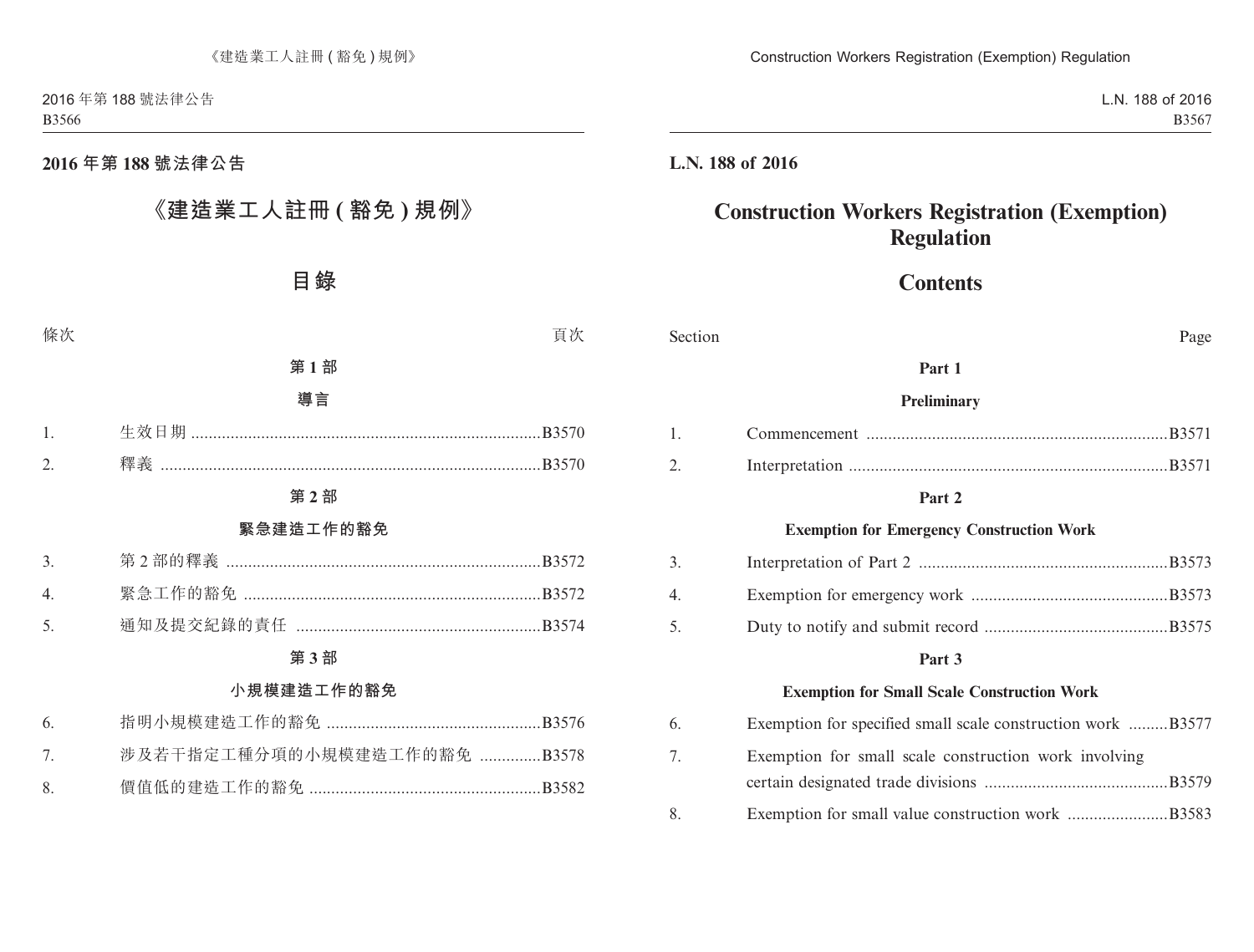| 條次 |     | 頁次 |  |  |
|----|-----|----|--|--|
|    | 第4部 |    |  |  |

### **基於其他成文法則的豁免**

| 9.   |                            |
|------|----------------------------|
| 附表 1 | 為施行第4、6及8條而指明的指定工種分項 B3592 |
| 附表 2 |                            |
| 附表 3 |                            |
| 附表 4 |                            |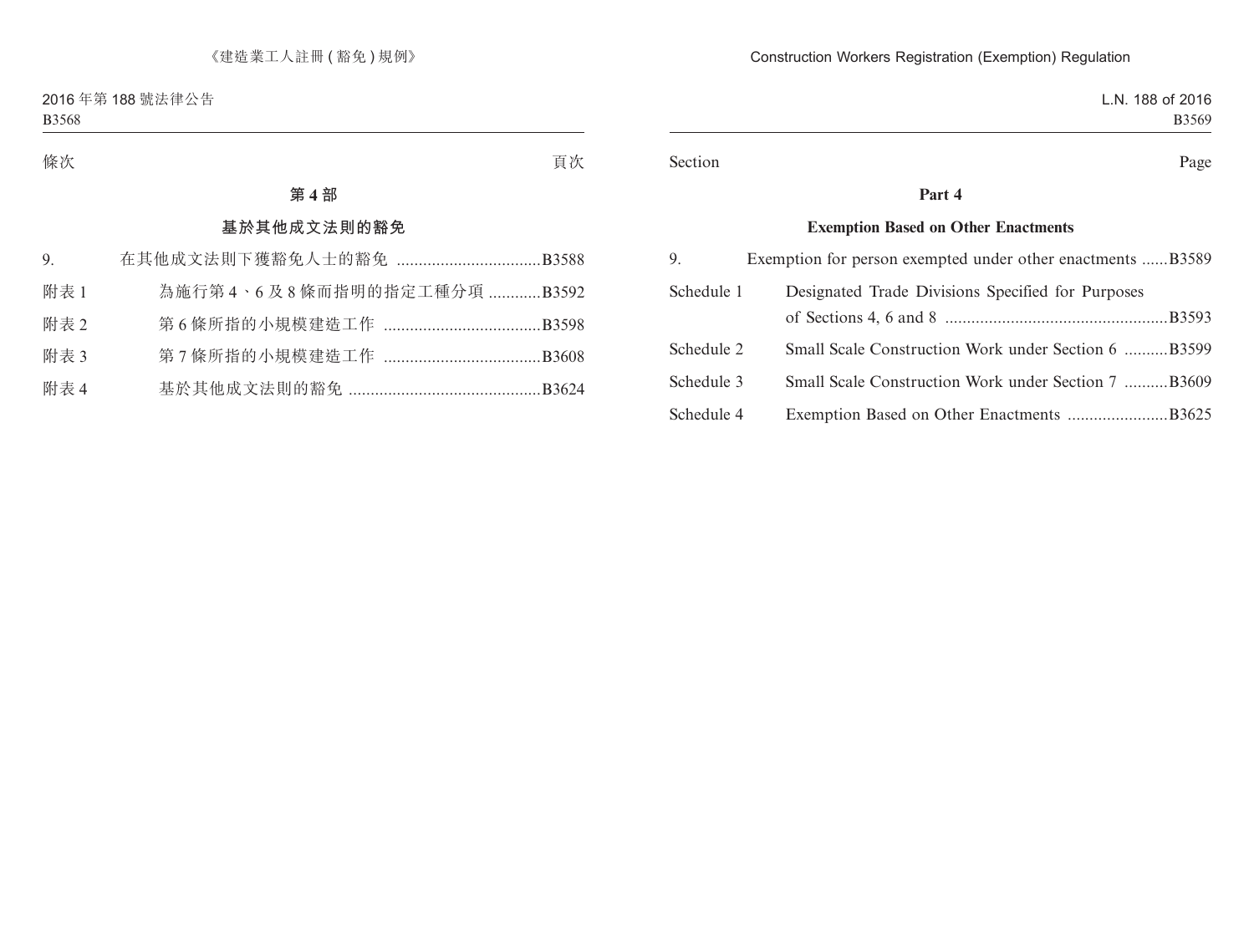第 1 部 第 1 條

# **《建造業工人註冊 ( 豁免 ) 規例》**

( 由發展局局長根據《建造業工人註冊條例》( 第 583 章 ) 第 63A 條訂立 )

### **第 1 部**

### **導言**

- **1. 生效日期**
	- (1) 除第 (2) 款另有規定外,本規例自《建造業工人註冊條例》 ( 第 583 章 ) 第 3(2) 條開始實施的日期起實施。
	- (2) 附表 1 第 25 及 31 項及附表 3 第 14 及 18 項自《建造業工 人註冊條例》( 第 583 章 ) 第 3(2) 條開始實施的日期起計 的 24 個月屆滿時起實施。

#### **2. 釋義**

在本規例中——

**規定技能** (required skills) 就某指定工種分項而言,指本條例 附表 1 第 3 欄中與該工種分項相對之處所描述的技能。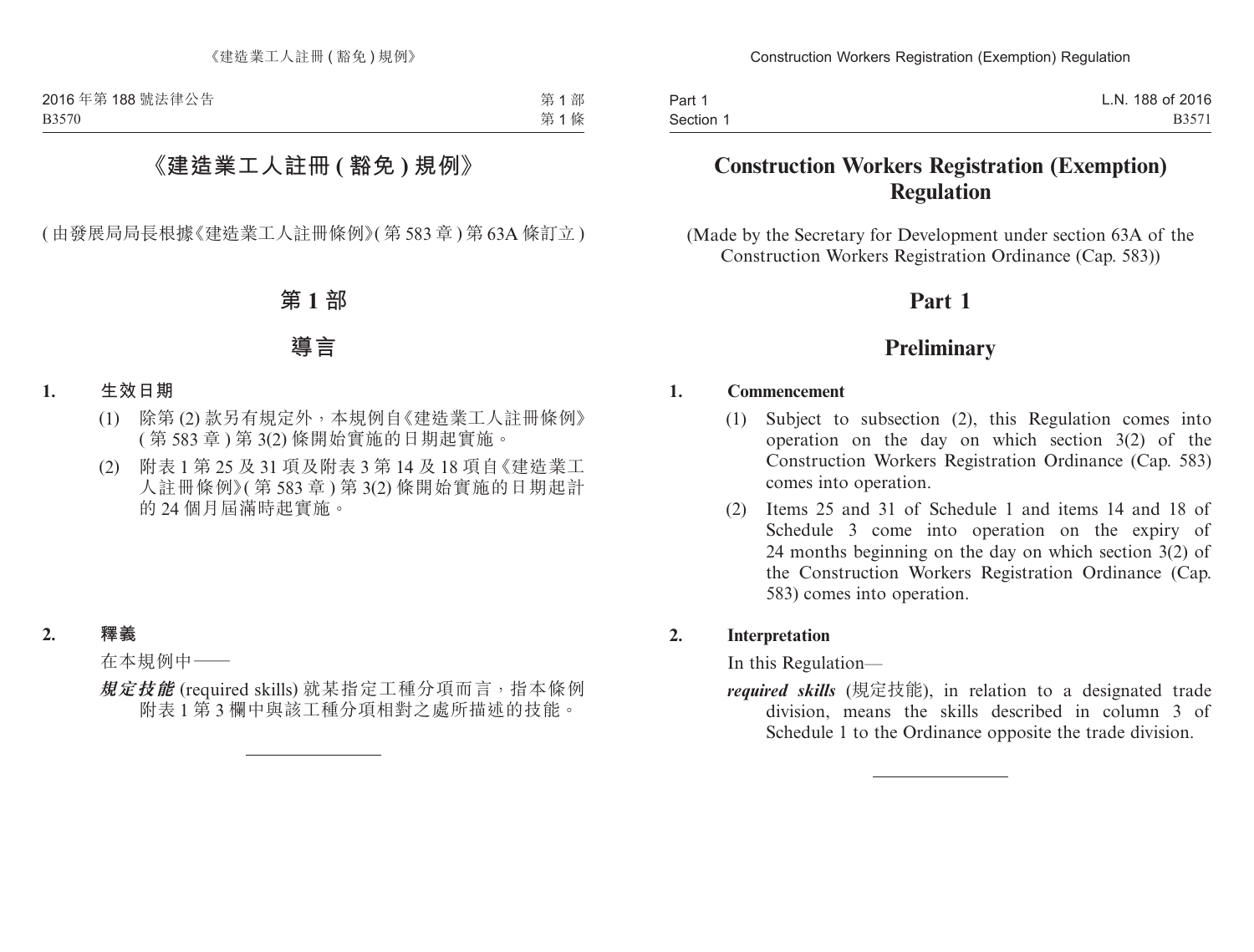第 2 部 第 3 條

# **第 2 部**

## **緊急建造工作的豁免**

**3. 第 2 部的釋義**

在本部中——

**主管** (controller) 就某建造工地而言,指——

- (a) 該工地的總承建商;或
- (b) 如該工地沒有總承建商,任何掌管或主管該工地的 人;
- **緊急工作** (emergency work) 指由於緊急事故、並為達致以下 其中一項或多於一項的目的而合理地需要立即在建造工 地進行的建造工作——
	- (a) 拯救人命;
	- (b) 防止人身傷害;
	- (c) 防止財產受損;
	- (d) 防止公共運輸系統或公用事業設施服務出現嚴重的 中斷或被嚴重地干擾;
- **關鍵時間** (material time) 就由於某緊急事故而需要在某建造 工地進行的緊急工作而言,指當該建造工地的主管最早 知悉該緊急事故的時間。
- **4. 緊急工作的豁免**
	- (1) 本條適用於符合以下說明的緊急工作——
		- (a) 緊急工作涉及附表 1 第 2 欄所指明的某指定工種分 項的規定技能 (**附表** *1***規定技能** );及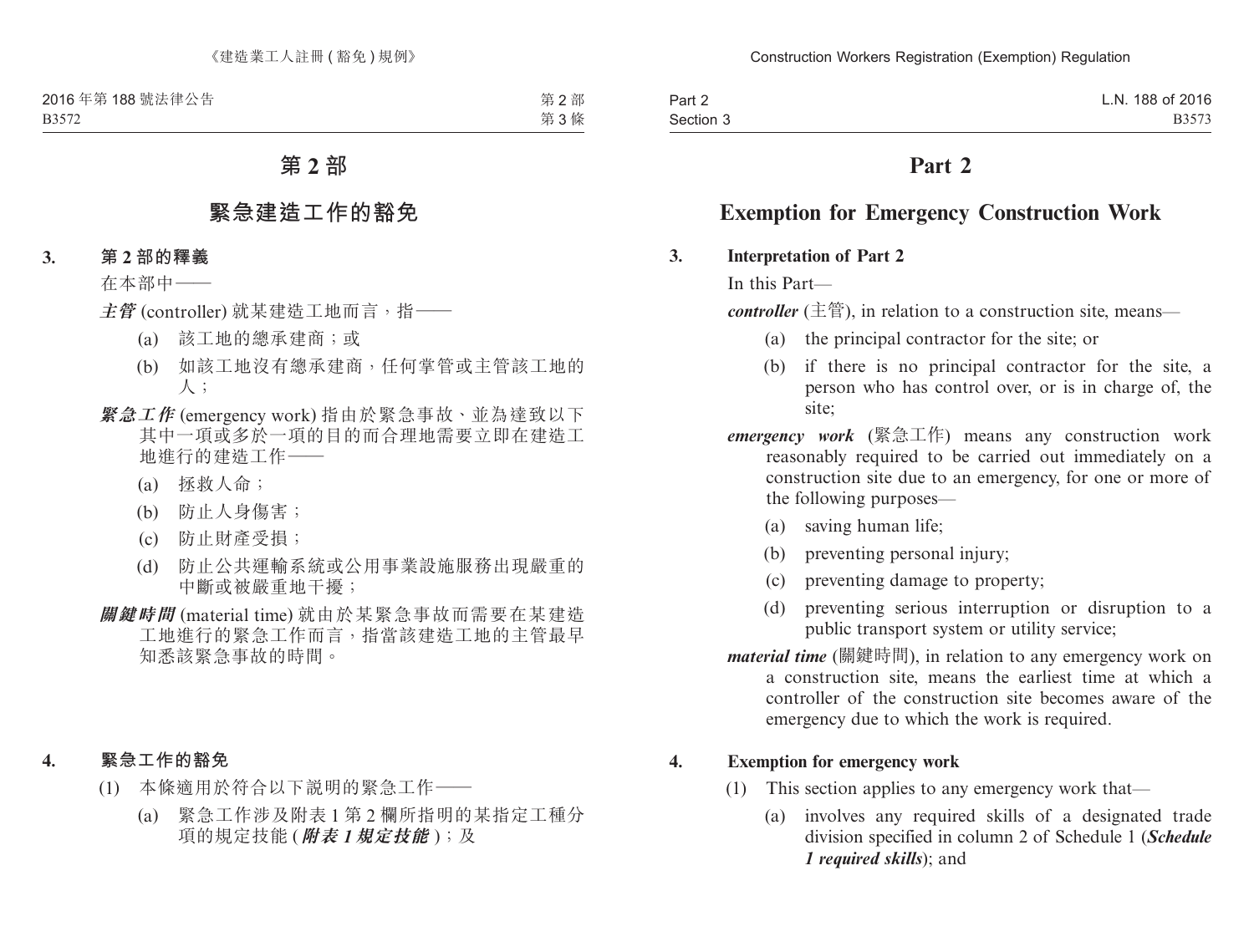B3574

第 2 部 第 5 條

- (b) 緊急工作在緊接關鍵時間後的 72 小時內在建造工 地進行。
- (2) 在進行緊急工作涉及附表 1 規定技能的範圍內——
	- (a) 該緊急工作獲豁免而不受本條例第 3(2)、3A、4 及 48(1)(b) 條規限;及
	- (b) 以下的人獲豁免而不受本條例第 4A 條規限——
		- (i) 親自進行該緊急工作的人的聘用人;
		- (ii) 有關建造工地的總承建商。

#### **5. 通知及提交紀錄的責任**

- (1) 如第 4(1)(a) 條指明的任何緊急工作是在緊接關鍵時間後 的 48 小時內在建造工地進行,則該建造工地的主管須 在該期間內,通知議會該緊急工作展開的時間。
- (2) 有關通知須以指明格式作出。
- (3) 如在建造工地有第 4(1) 條指明的緊急工作進行,則該建 造工地的主管須在緊接關鍵時間後的96小時內,向議 會提交有關緊急工作的紀錄。
- (4) 有關紀錄須以指明格式提交。
- (5) 任何人無合理辯解而違反第 (1) 或 (3) 款,即屬犯罪,一 經定罪,可處第 3 級罰款。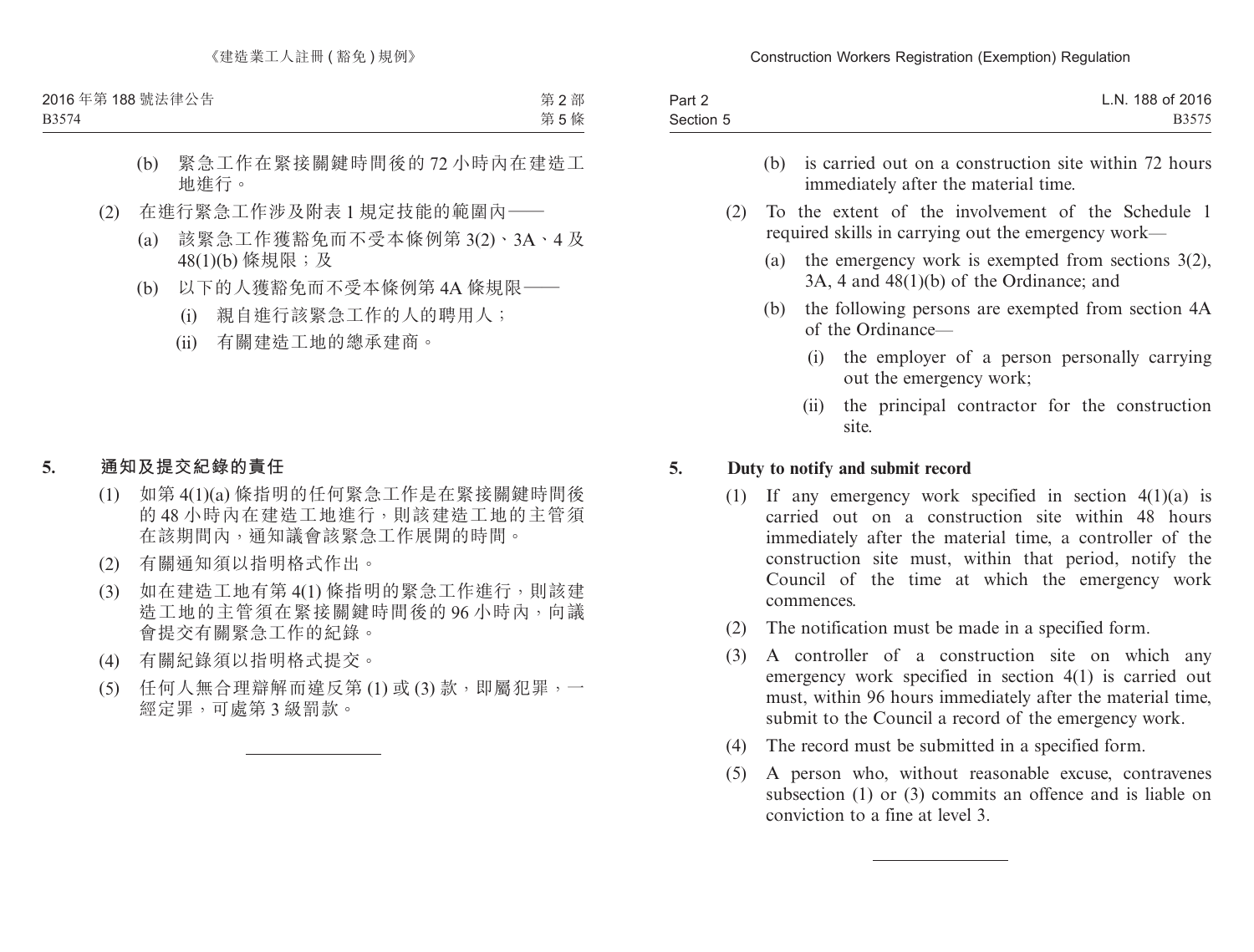第 3 部 第 6 條

### **第 3 部**

### **小規模建造工作的豁免**

- **6. 指明小規模建造工作的豁免**
	- (1) 第 (2) 款適用於符合以下說明並屬附表 2 第 2 欄中所描 述的任何建造工作——
		- (a) 建造工作是在建造工地進行;
		- (b) 建造工作涉及附表 1 第 2 欄所指明的某指定工種分 項的規定技能 (**附表** *1***規定技能** );及
		- (c) 當建造工作展開時,該建造工作符合所有於附表 2 第 3 欄中在與該項描述相對之處列明的規定 (**適用 規定** )。
	- (2) 在建造工作符合所有適用規定的期間,如進行該建造工 作涉及附表 1 規定技能,則在該範圍內——
		- (a) 該建造工作獲豁免而不受本條例第 3(2)、3A、4 及 48(1)(b) 條規限;及
		- (b) 以下的人獲豁免而不受本條例第 4A 條規限——
			- (i) 親自進行該建造工作的人的聘用人;
			- (ii) 有關建造工地的總承建商。
	- (3) 第 (4) 款適用於符合以下說明並屬附表 2 第 2 欄中所描 述的任何建造工作——
		- (a) 建造工作是在建造工地進行;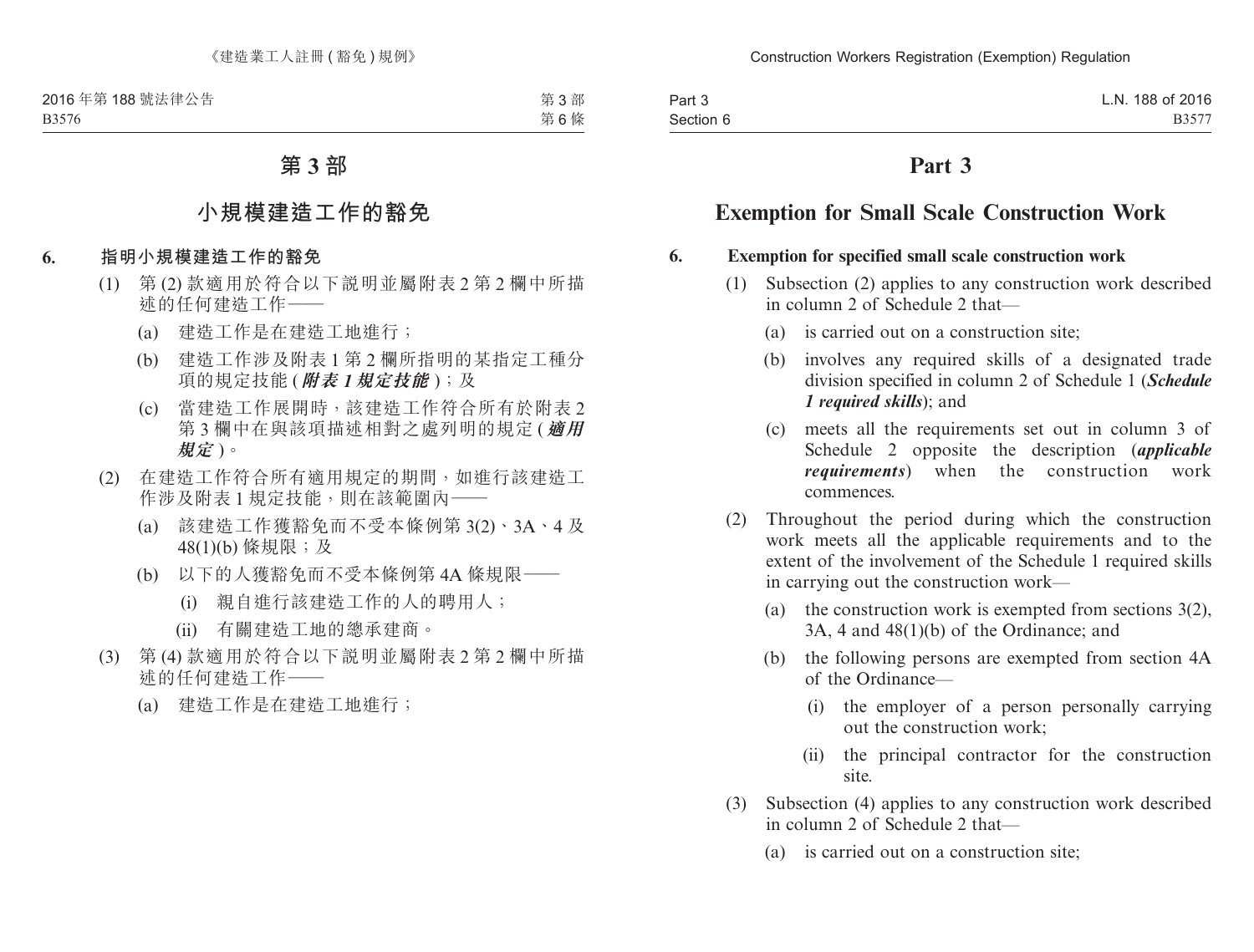B3578

第 3 部 第 7 條

- (b) 建造工作涉及附表 1 規定技能;及
- (c) 當建造工作展開時,該建造工作並不符合所有適用 規定。
- (4) 如在任何期間建造工作任何未完成的部分符合所有適用 規定,而進行該未完成部分的建造工作涉及附表 1 規定 技能,則在該段期間及所涉及附表 1 規定技能的範圍 內——
	- (a) 該未完成部分的建造工作獲豁免而不受本條例第 3(2)、3A、4 及 48(1)(b) 條規限;及
	- (b) 以下的人獲豁免而不受本條例第 4A 條規限——
		- (i) 親自進行該未完成部分的建造工作的人的聘用 人;
		- (ii) 有關建造工地的總承建商。

### **7. 涉及若干指定工種分項的小規模建造工作的豁免**

- (1) 第 (2) 款適用於符合以下說明的建造工作——
	- (a) 建造工作是在建造工地進行;
	- (b) 建造工作涉及附表 3 第 2 欄所指明的某指定工種分 項的規定技能 (**附表** *3***規定技能** );及
	- (c) 當建造工作展開時,該建造工作符合所有於附表 3 第 3 欄中在與該工種分項相對之處列明的規定 (**適 用規定** )。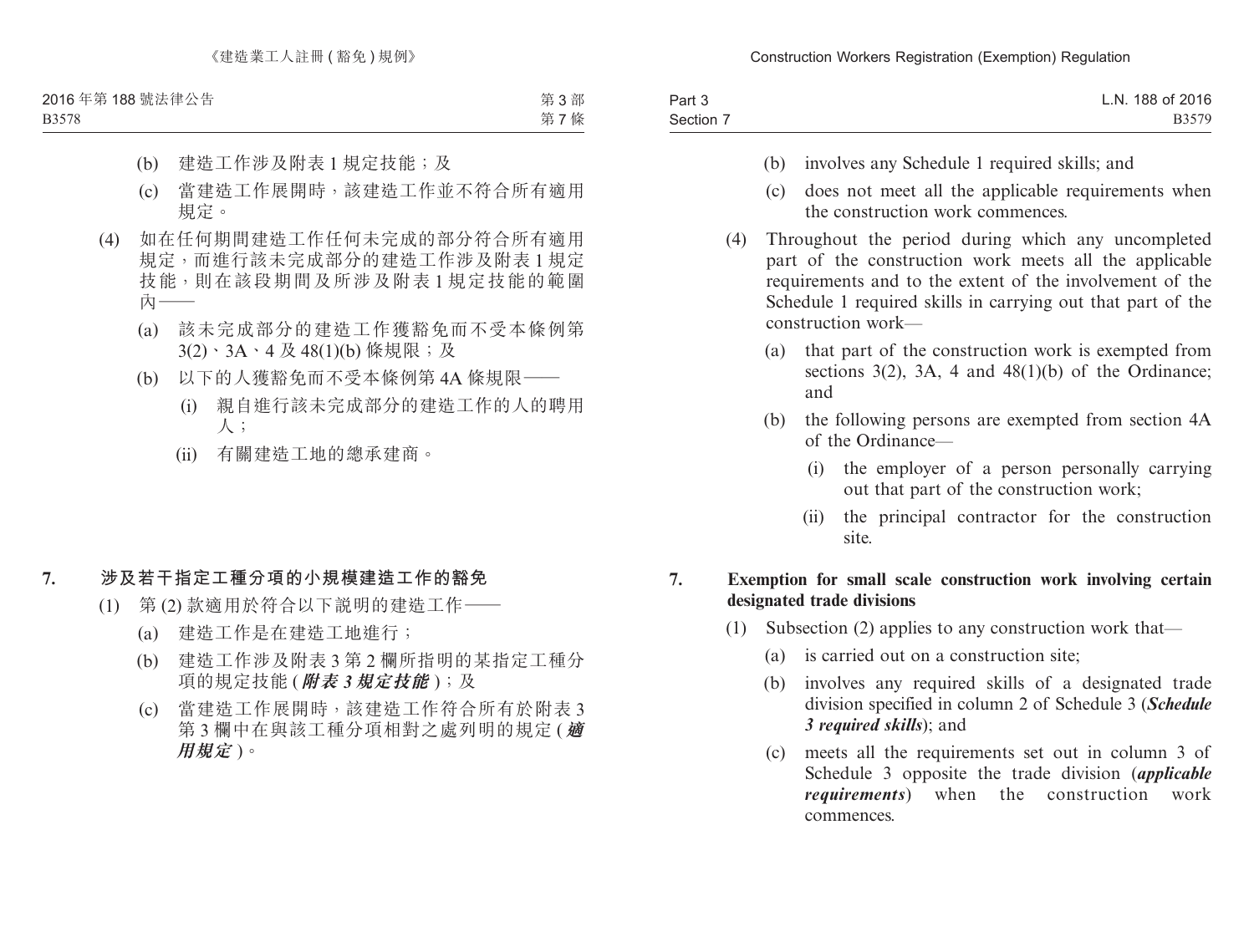B3580

第 3 部 第 7 條

### (2) 在建造工作符合所有適用規定的期間,如進行該建造工 作涉及附表 3 規定技能,則在該範圍內——

- (a) 該建造工作獲豁免而不受本條例第 3(2)、3A、4 及 48(1)(b) 條規限;及
- (b) 以下的人獲豁免而不受本條例第 4A 條規限——
	- (i) 親自進行該建造工作的人的聘用人;
	- (ii) 有關建造工地的總承建商。
- (3) 第 (4) 款適用於符合以下說明的建造工作——
	- (a) 建造工作是在建造工地進行;
	- (b) 建造工作涉及附表 3 規定技能;及
	- (c) 當建造工作展開時,該建造工作並不符合所有適用 規定。
- (4) 如在任何期間建造工作任何未完成的部分符合所有適用 規定,而進行該未完成部分的建造工作涉及附表 3 規定 技能,則在該段期間及所涉及附表 3 規定技能的範圍 內——
	- (a) 該未完成部分的建造工作獲豁免而不受本條例第 3(2)、3A、4 及 48(1)(b) 條規限;及
	- (b) 以下的人獲豁免而不受本條例第 4A 條規限——
		- (i) 親自進行該未完成部分的建造工作的人的聘用 人;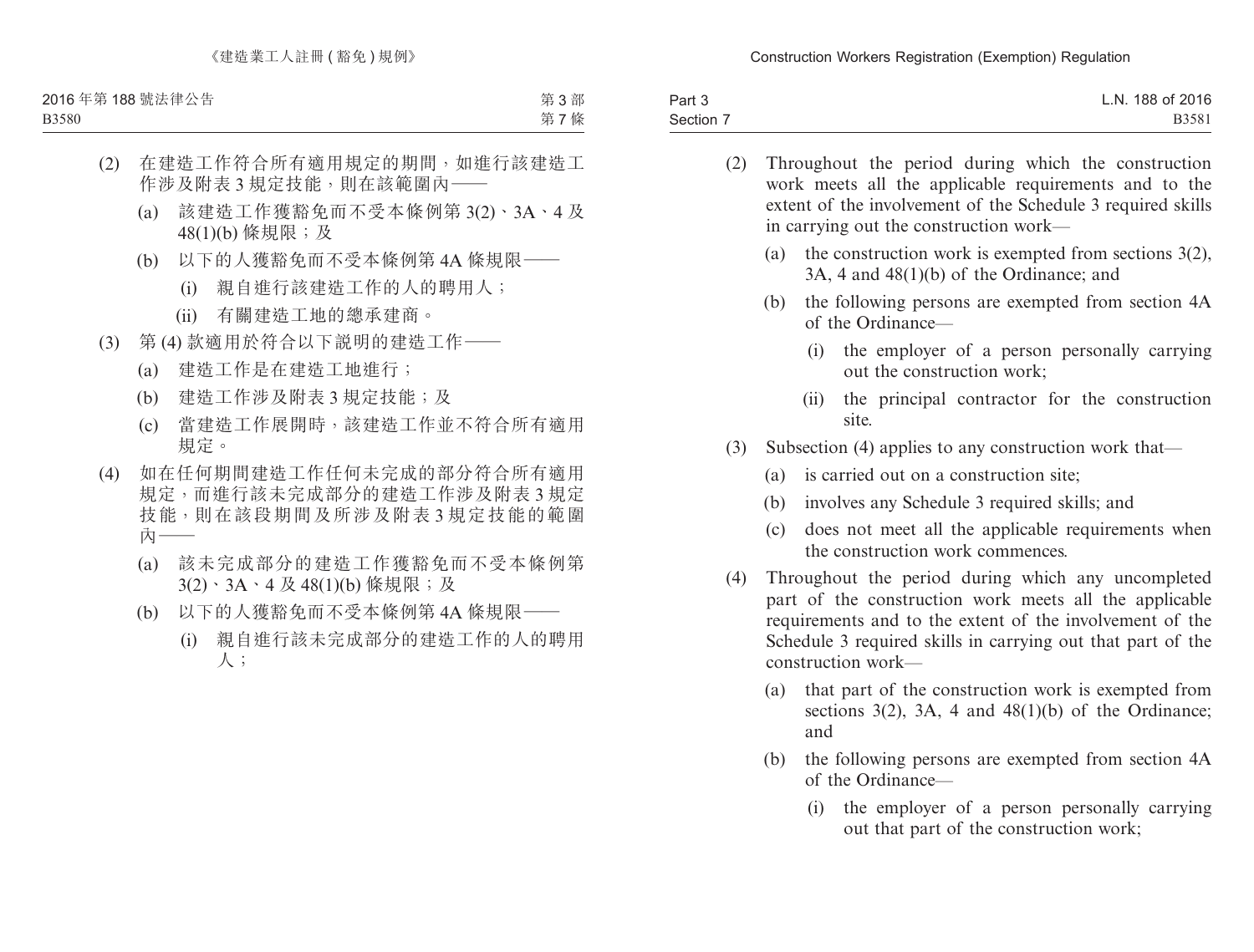第 3 部 第 8 條

(ii) 有關建造工地的總承建商。

#### **8. 價值低的建造工作的豁免**

- (1) 本條適用於在建造工地進行、並符合以下說明的建造工  $<sub>1</sub>$ </sub>
	- (a) 建造工作涉及附表 1 第 2 欄所指明的某指定工種分 項的規定技能 (**附表** *1***規定技能** );及
	- (b) 建造工作的價值不多於 \$100,000。
- (2) 在進行建造工作涉及附表 1 規定技能的範圍內——
	- (a) 該建造工作獲豁免而不受本條例第 3(2)、3A、4 及 48(1)(b) 條規限;及
	- (b) 以下的人獲豁免而不受本條例第 4A 條規限——
		- (i) 親自進行該建造工作的人的聘用人;
		- (ii) 有關建造工地的總承建商。
- (3) 然而,第 (2) 款在以下兩者均符合的情況下並不適用——
	- (a) 在建造工作的相連之處有其他建造工作;及
	- (b) 建造工作連同該其他建造工作的價值總和多於  $$100,000$
- (4) 在本條中——
- **建造合約** (construction contract) 具有《建造業議會條例》( 第 587 章 ) 第 2(1) 條所給予的涵義;

**價值** (value)——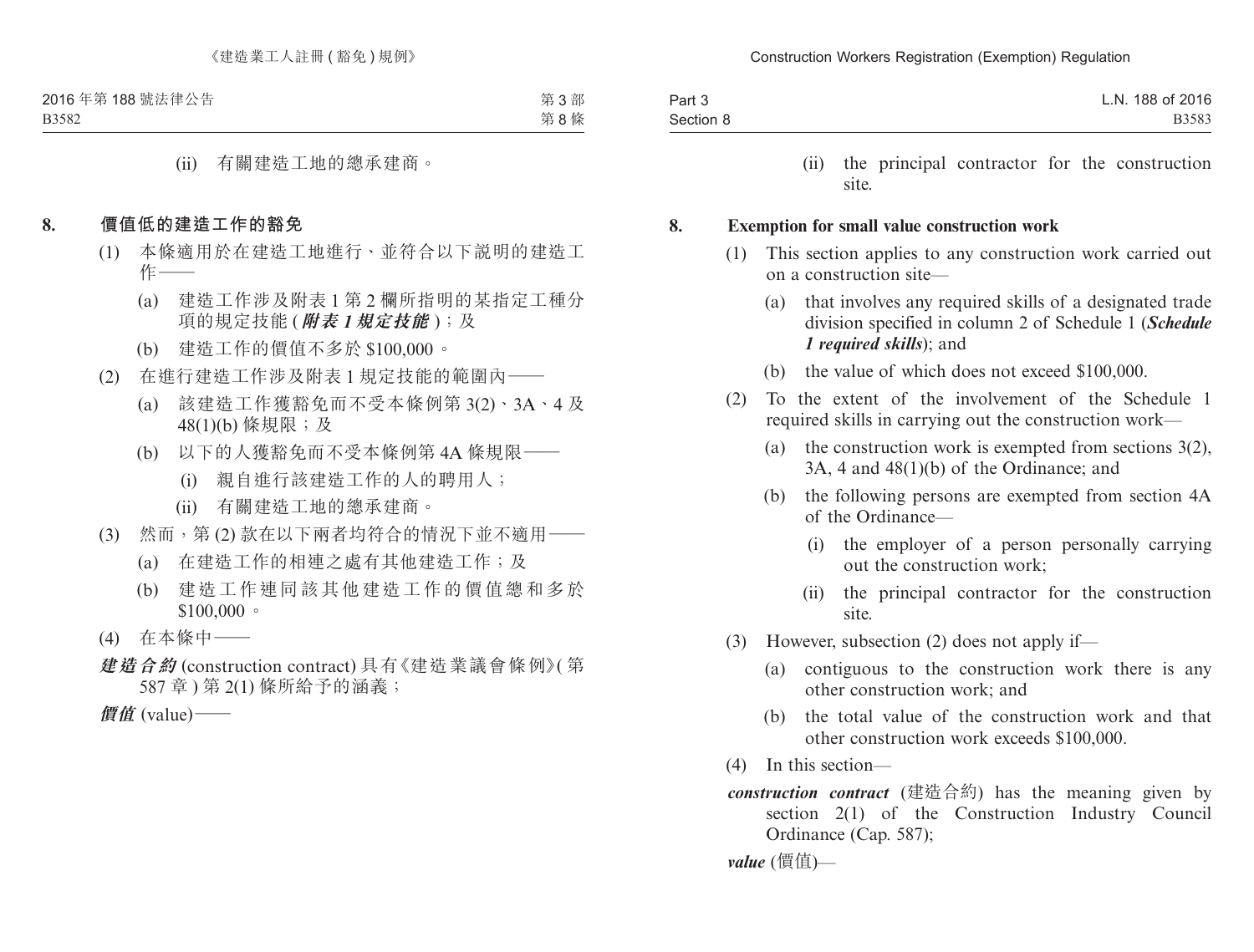B3584

第 3 部 第 8 條

- (a) 就根據建造合約而進行的建造工作而言——
	- (i) 除第 (ii) 節另有規定外,指該合約內述明的可 歸於該建造工作的代價,或可參照該合約而確 定的可歸於該建造工作的代價;或
	- (ii) 如第 (i) 節所指的代價低於可預期在公開市場 中就進行該建造工作而得到的合理代價,則指 該合理代價;或
- (b) 就並非根據建造合約而進行的建造工作而言,指可 預期在公開市場中就進行該建造工作而得到的合理 代價。
- (5) 就第 (4) 款中**價值** 的定義的 (a)(ii) 及 (b) 段而言,議會在 確定可預期在公開市場中就進行某建造工作而得到的合 理代價時,可考慮以下所有或任何事宜——
	- (a) 該建造工作所用物料的成本或價值;
	- (b) 該建造工作所涉及的時間、工作及勞動力的成本或 價值;
	- (c) 該建造工作所用的設備;
	- (d) 就該建造工作所招致而議會認為合理的各項經營成 本;
	- (e) 可預期在公開市場中就進行該建造工作而得到的合 理利潤;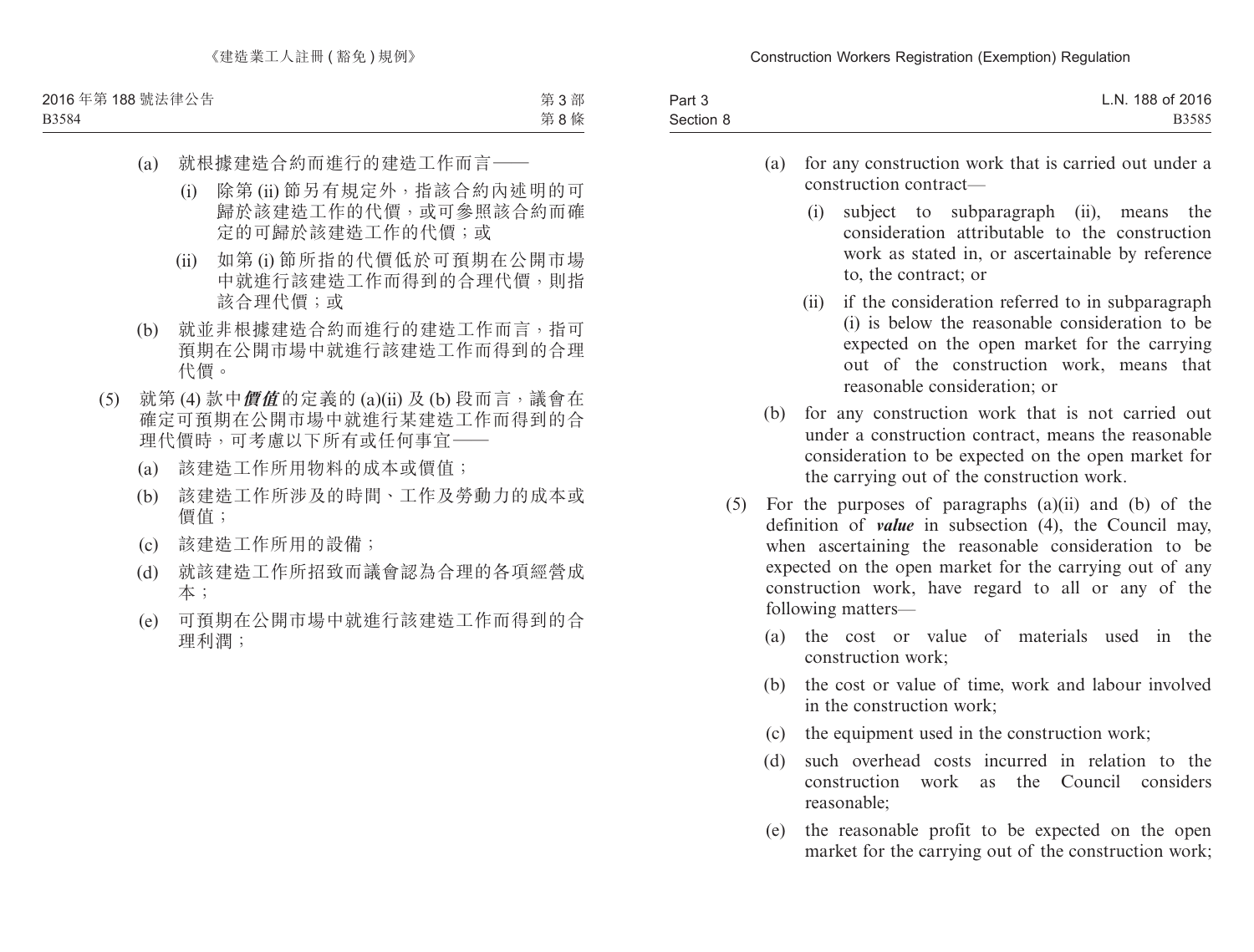| 2016年第188號法律公告 | 第3部 |  |
|----------------|-----|--|
| <b>B3586</b>   | 第8條 |  |

## (f) 議會認為適當的任何其他事宜。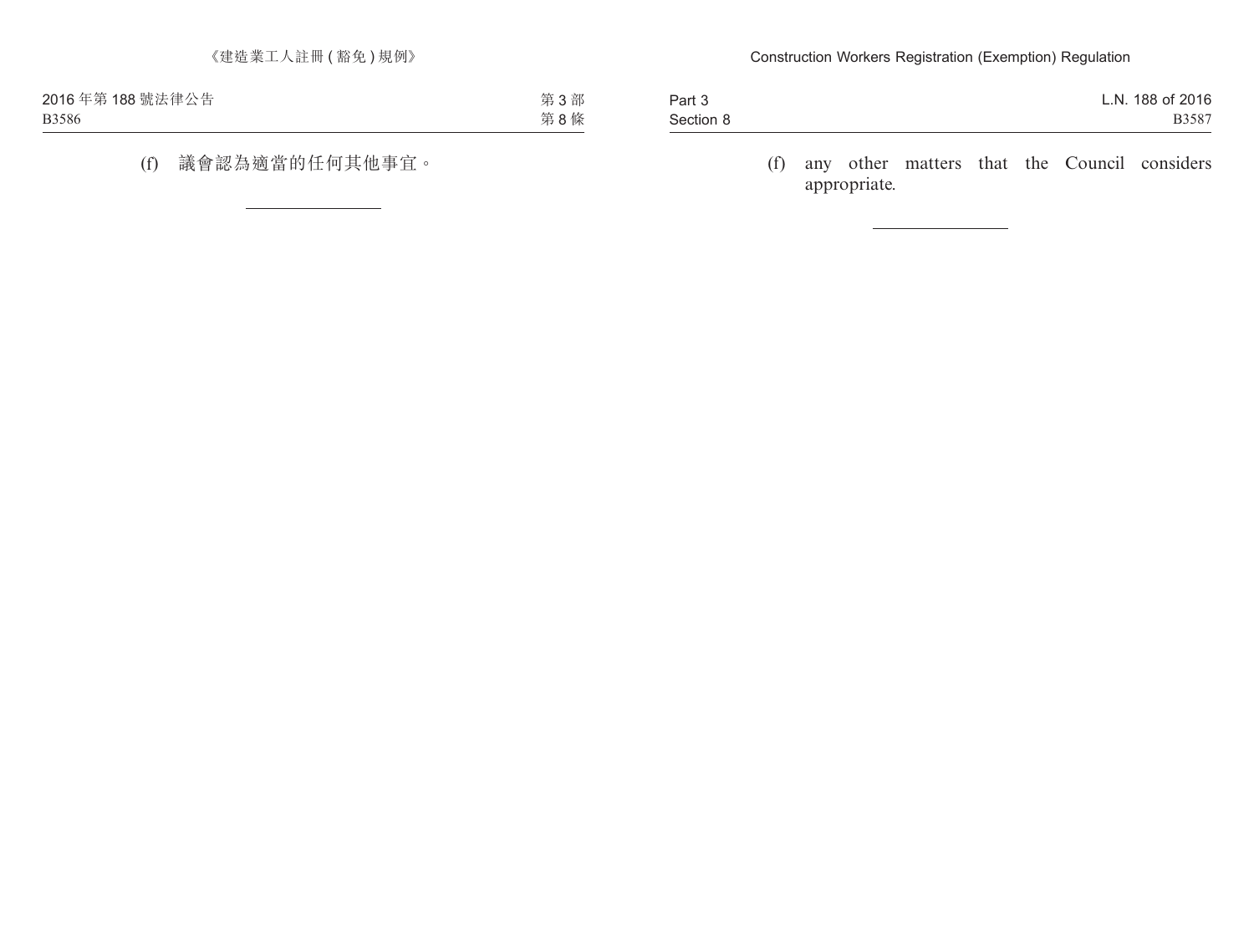第4部 第 9 條

### **第 4 部**

# **基於其他成文法則的豁免**

#### **9. 在其他成文法則下獲豁免人士的豁免**

- (1) 本條在以下情況下適用——
	- (a) 某人是註冊建造業工人,並親自在建造工地進行某 建造工作,而該建造工作涉及附表 4 第 2 欄所指明 的某指定工種分項的規定技能 (**附表** *4***規定技能** );
	- (b) 該人,或該人所屬的某類別人士,已獲批給於附表 4 第 3 欄中在與該工種分項相對之處指明的豁免; 及
	- (c) 當該人進行該建造工作時,該豁免正有效。
- (2) 在有關的人進行上述建造工作時,並在涉及的附表 4 規 定技能符合以下描述的範圍內,該人獲豁免而不受本條 例第 3(2)、3A、4 及 48(1)(b) 條規限——
	- (a) 該技能是第 (1)(b) 款提述的豁免所涵蓋的;及
	- (b) 該技能是該人進行有關建造工作時所應用的。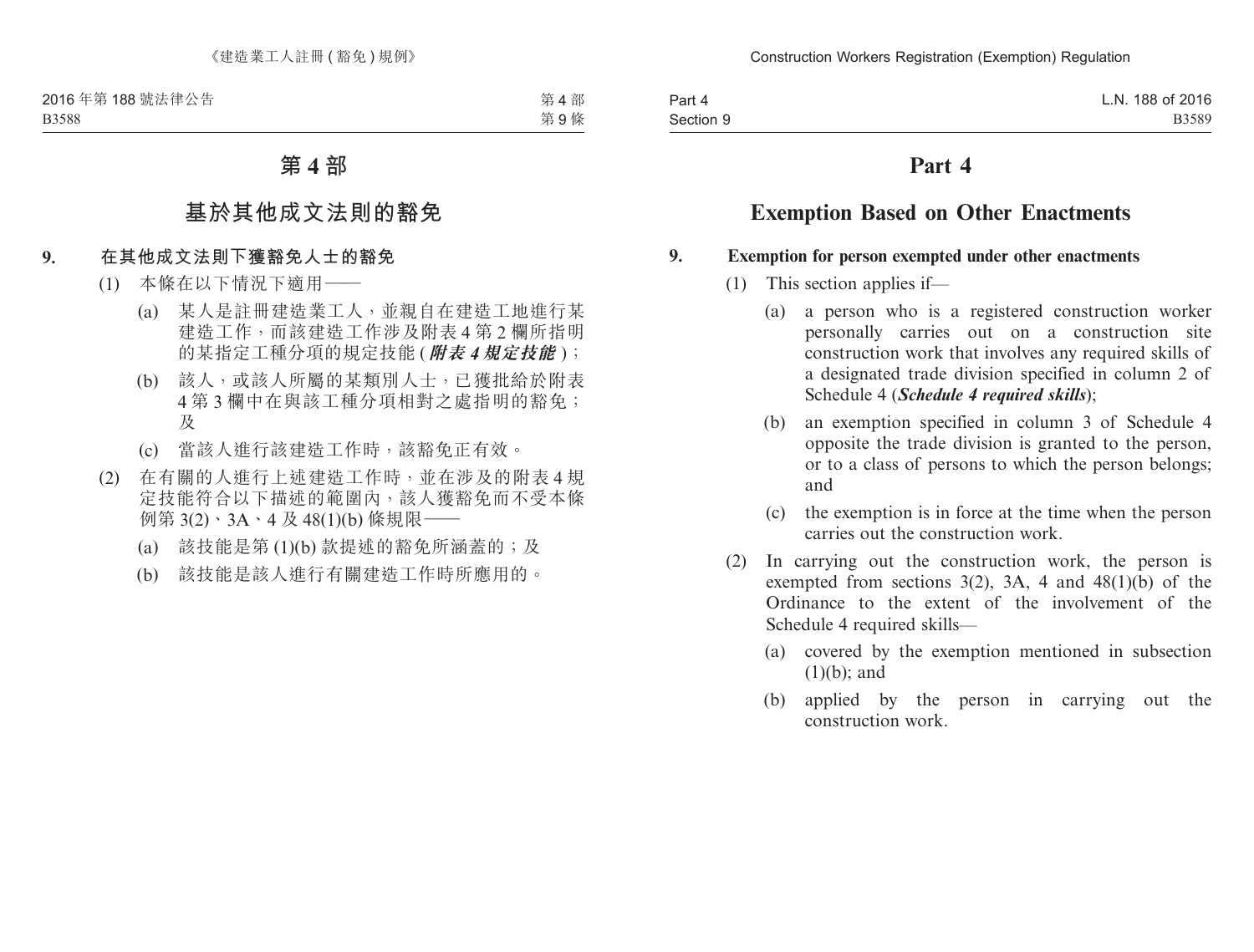第4部 第 9 條

(3) 就有關的人進行上述建造工作,並在所涉及的符合第 (2)(a) 及 (b) 款的描述的附表 4 規定技能的範圍內,該人 的聘用人及有關建造工地的總承建商,獲豁免而不受本 條例第 4A 條規限。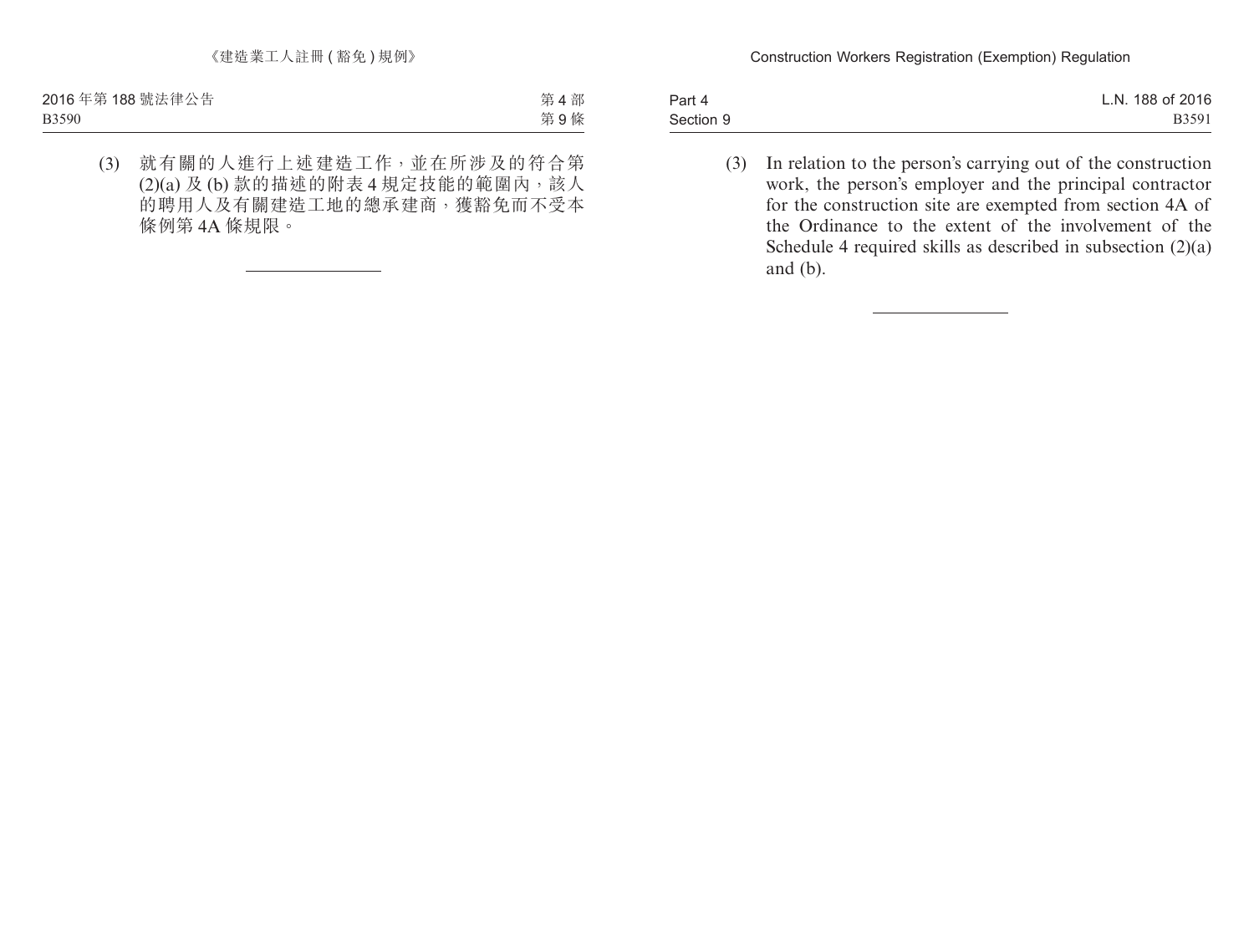附表 1

# **附表 1**

[ 第 4、6 及 8 條 ]

# **為施行第 4、6 及 8 條而指明的指定工種分項**

| 第1欄 | 第2欄                  |
|-----|----------------------|
| 項   | 指定工種分項               |
| 1.  | 木工(護木)               |
| 2.  | 木模板工 (土木工程)          |
| 3.  | 木模板工 (土木工程) (拆板)     |
| 4.  | 木模板工 ( 樓宇工程 )        |
| 5.  | 木模板工 ( 樓宇工程 ) ( 拆板 ) |
| 6.  | 細木工                  |
| 7.  | 細木工(組裝)              |
| 8.  | 平水工                  |
| 9.  | 防水工(塗膜)              |
| 10. | 防水工(燒膠型瀝青氈)          |
| 11. | 防水工 ( 黏貼型瀝青氈 )       |
| 12. | 水喉工                  |
| 13. | 地渠工                  |
| 14. | 地磚鋪砌工                |
| 15. | 批盪工                  |
| 16. | 批盪工(盪地台)             |
| 17. | 砌石工                  |
| 18. | 砌磚工                  |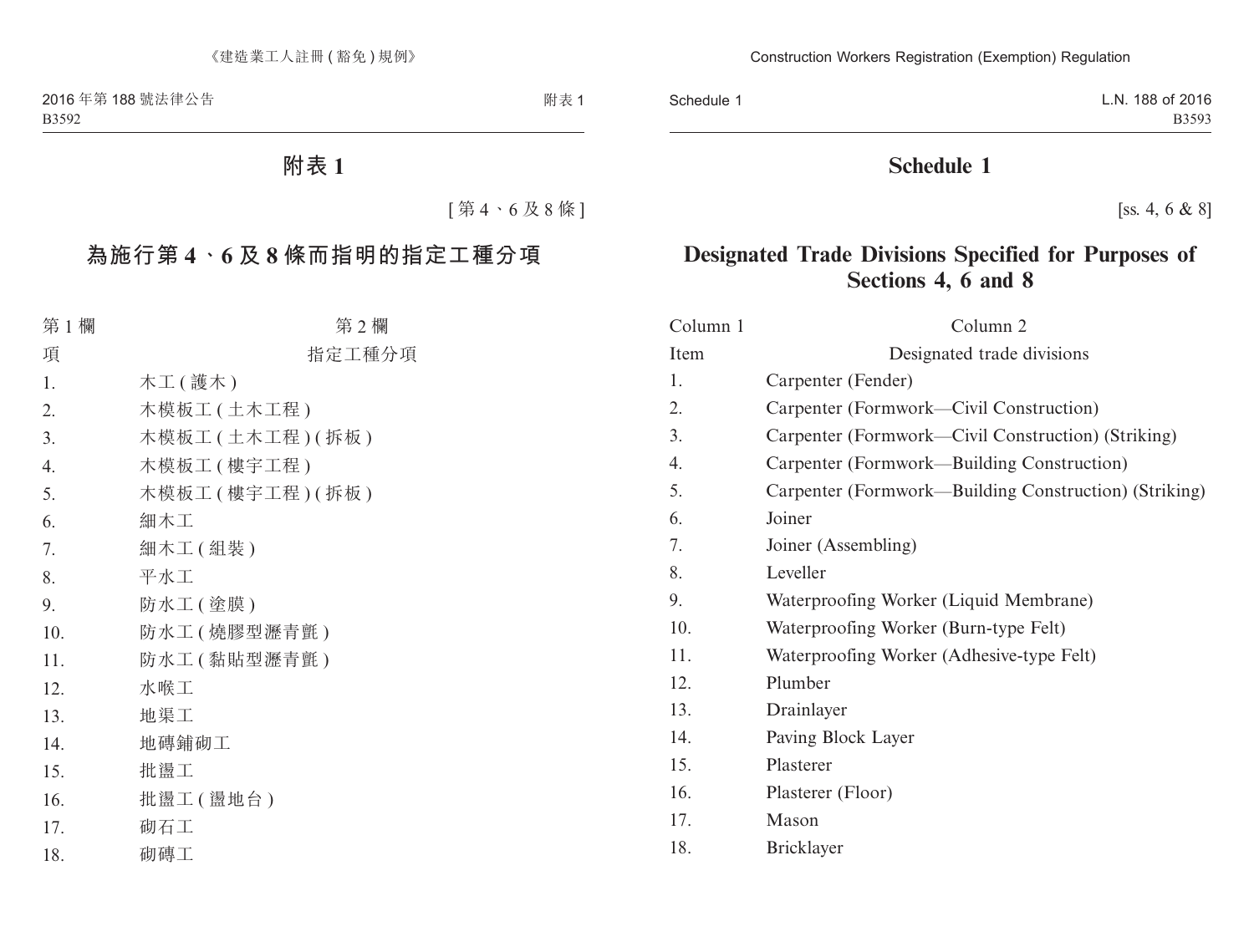19.

 $23.$ 24. 25. 26.

 $32.$ 

第 1 欄 まんない まんない 第 2 欄

| 項   | 指定工種分項           |
|-----|------------------|
| 19. | 鋪瓦工              |
| 20. | 鋪瓦工(紙皮石)         |
| 21. | 鋪瓦工(瓷瓦)          |
| 22. | 拆卸工 (建築物)        |
| 23. | 金屬工              |
| 24. | 結構鋼架工            |
| 25. | 假天花工             |
| 26. | 混凝土工             |
| 27. | 混凝土修補工 (混凝土剝落)   |
| 28. | 雲石工 (打磨)         |
| 29. | 雲石工 (乾掛)         |
| 30. | 雲石工 (濕掛)         |
| 31. | 間隔 (金屬架)工        |
| 32. | 玻璃工              |
| 33. | 鋪地板工 (木地板)       |
| 34. | 鋪地板工(塑料地板)       |
| 35. | 鋼筋屈紮工            |
| 36. | 髹漆及裝飾工(內外牆轆油)    |
| 37. | 髹漆及裝飾工 (批填漆灰)    |
| 38. | 髹漆及裝飾工 ( 髹乳膠漆 )  |
| 39. | 髹漆及裝飾工 (髹手掃漆)    |
| 40. | 髹漆及裝飾工 ( 髹油基漆)   |
| 41. | 髹漆及裝飾工 (髹透明纖維素漆) |
|     |                  |

42. 髹漆及裝飾工 (噴塗油漆)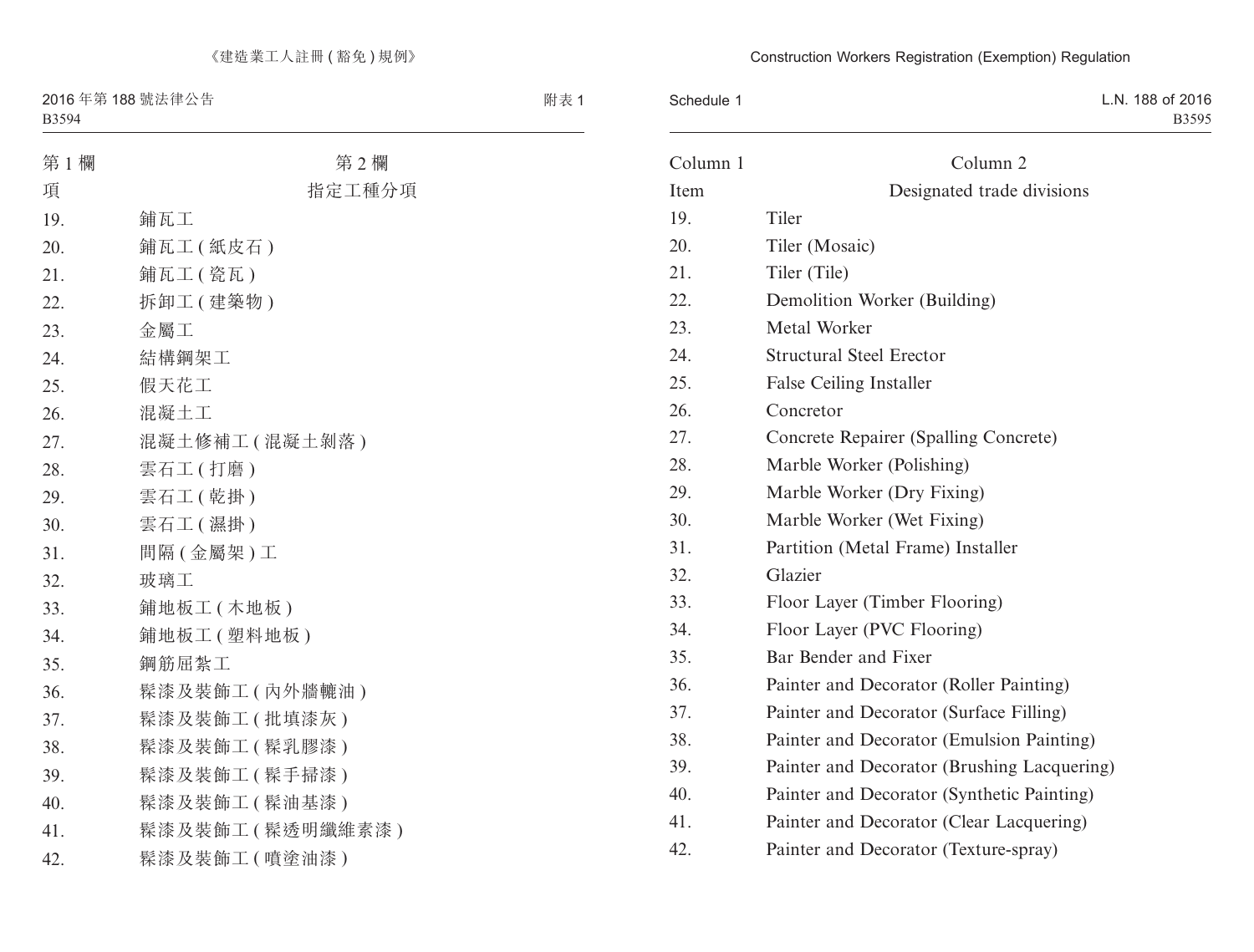第 1 欄 またま またま またま 第 2 欄 項 指定工種分項 43. 髹漆及裝飾工 ( 鐵器噴漆 ) 44. 髹漆及裝飾工 ( 裱貼牆紙 ) 45. 髹漆及裝飾工 ( 繪寫字體 ) 46. 瀝青工 ( 道路建造 )

47. 電氣佈線工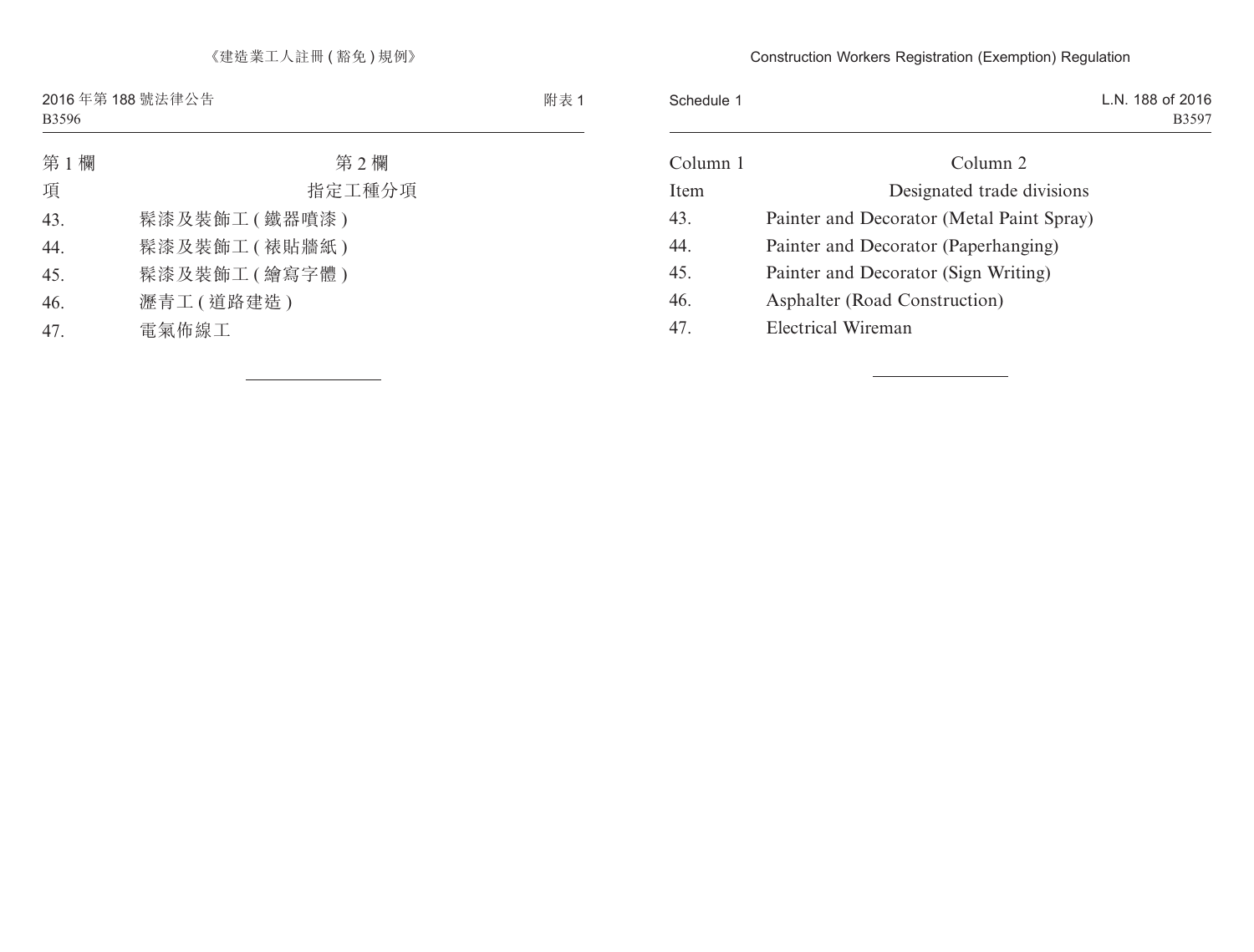## **附表 2**

[ 第 6 條 ]

# **第 6 條所指的小規模建造工作**

### 第 1 欄 まっちゃく 第 2 欄 はっちゃく かんきょう 第 3 欄 はっちゃく かんきょう 第 3 欄 はっちゃく かんきょう はんしゃ

#### 項 建造工作的描述 有效的 人名德尔

1. 建造或改動 U 型排水 渠、碟渠或類似的地面 排水渠、地下引力排水 渠、喉 管、管 道、涵 洞 或其他地下不經加壓的 喉管或管道

- (a) 挖掘的深度≤ 1.2 米
- (b) 挖掘處的任何一點與任何 擋土或持水構築物底部或 斜坡底部距離≥挖掘的深 度
- (c) 如該建造工作是在斜坡的 坡頂旁邊進行 ——
	- (i) 該斜坡的坡度 ≤ 15 度;
	- (ii) 該斜坡的高度 ≤ 3 米;及
	- (iii) 挖掘處的任何一點與 該坡頂外緣的距離, 最少為該斜坡的高度 的 1.5 倍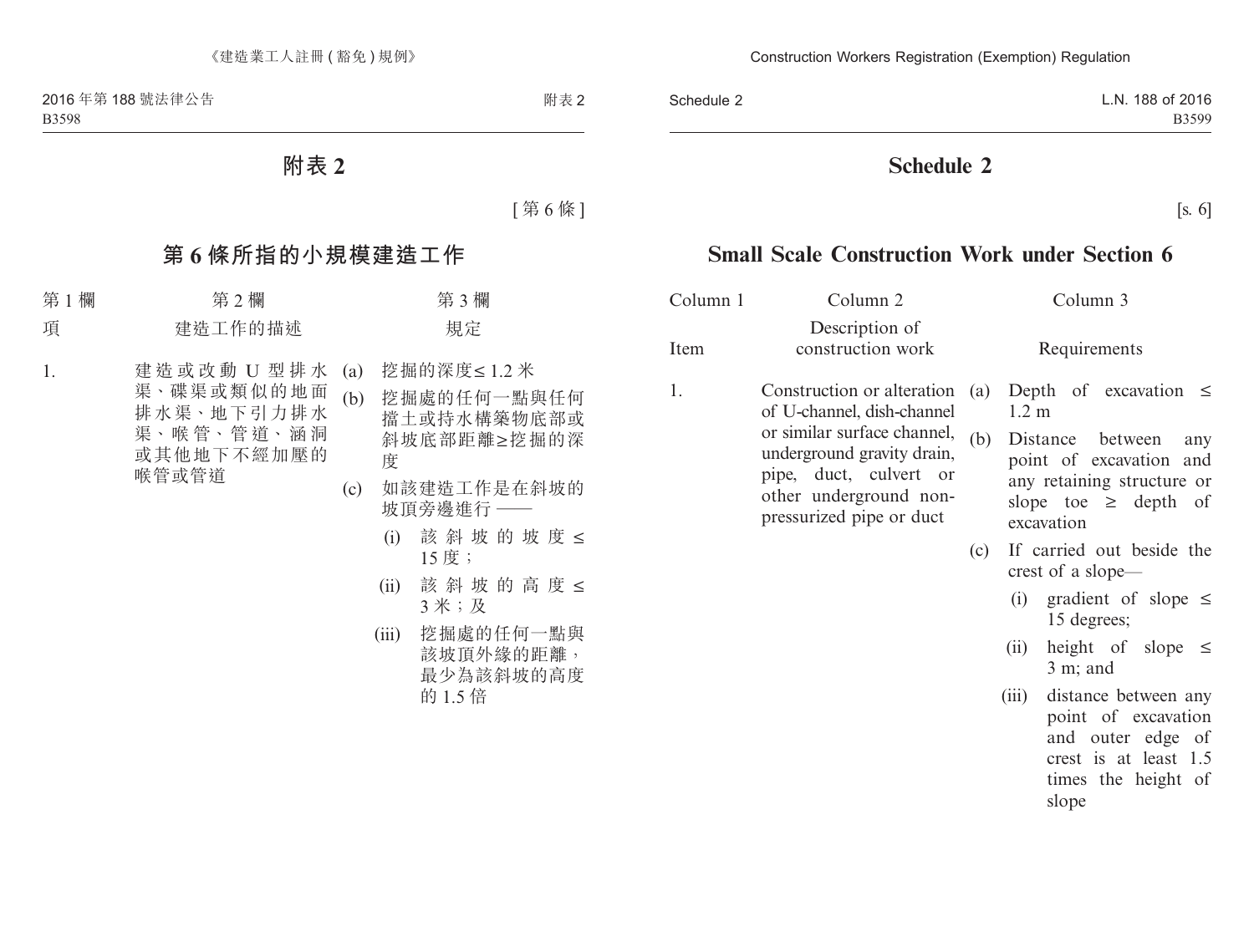### 第 1 欄 第 2 欄 第 3 欄 項 建造工作的描述 有效的 人名德尔 2. 建造或改動地面以上的 引 力 排 水 渠、喉 管、管 道或其他地面以上的不 經加壓的喉管或管道 (a) 內直徑≤ 300 毫米 (b) 不埋置於結構內,但穿過 牆壁或平板者則除外 3. 建造或改動集水井、沙 井、集 水 溝、隔 沙 井、 拉線井、閥井或其他類 似的制井 (a) 外圍平面面積≤ 2 平方米 (b) 深度≤ 1.3 米 4. 建造或改動混凝土牆或 磚牆 ( 承重牆除外 ) (a) 不涉及改動結構構件 (b) 室外鋼筋混凝土牆——牆 高距離地面≤ 0.9 米 (c) 室外鋼筋混凝土牆並只用 作花槽而不作圍欄用

≤ 1.2 米 (d) 室外磚牆——牆高距離地 面≤ 1.1 米

途 —— 牆 高 距 離 地 面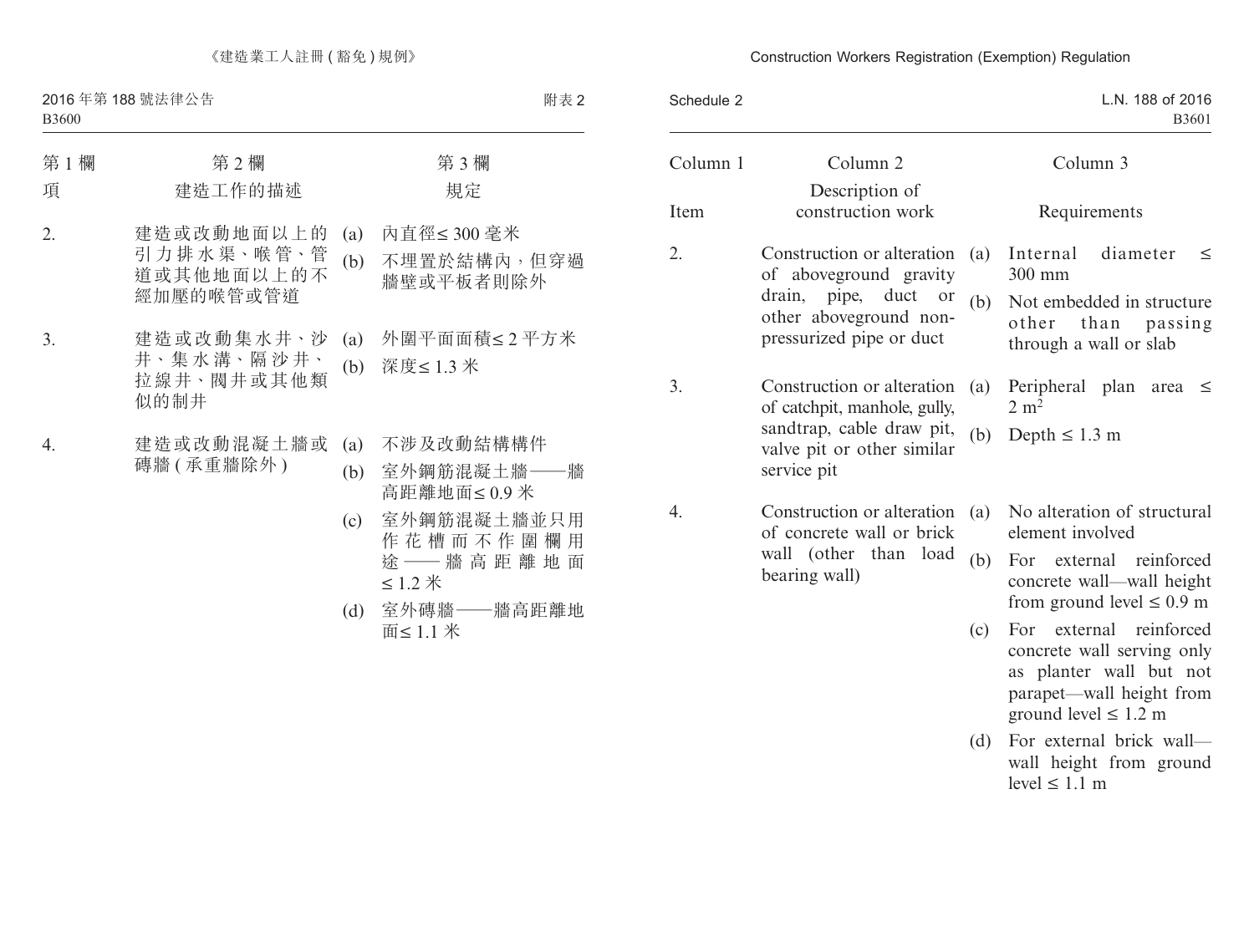| 第1欄<br>項 | 第2欄<br>建造工作的描述 |     |      | 第3欄<br>規定                              |
|----------|----------------|-----|------|----------------------------------------|
|          |                | (e) |      | 室內鋼筋混凝土牆或室內<br>磚牆 ——                   |
|          |                |     | (i)  | 牆高與毗鄰樓面的距<br>離≤ 2.6 米                  |
|          |                |     | (ii) | 厚度≤150毫米(包<br>括牆身飾面)                   |
| 5.       | 修補或保養混凝土牆或     | (a) |      | 不涉及改動結構構件                              |
|          | 磚牆(承重牆除外)      | (b) |      | 鋼筋混凝土牆––牆高與<br>毗鄰地面或毗鄰樓面的距<br>離≤ 2.6 米 |
|          |                | (c) |      | 磚牆——牆高與毗鄰地面<br>或毗鄰樓面的距離≤3米             |
| 6.       | 建造瀝青道路或行人路     | (a) |      | 道路或行人路面積 ≤<br>50平方米                    |
|          |                | (b) |      | 壕 溝 工 作 ――修 復 闊 度<br>≤500 毫米           |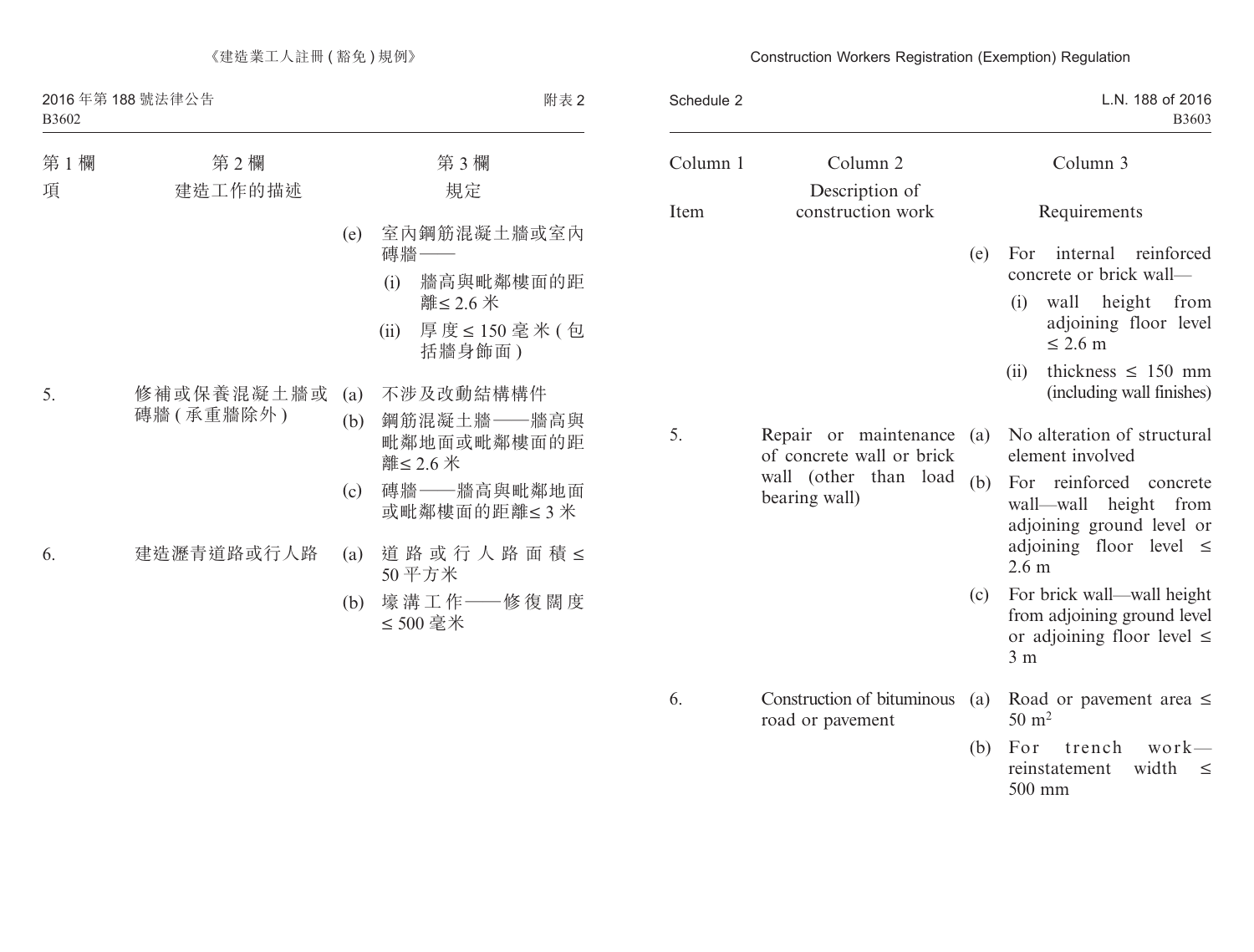第 1 欄 **第 2 欄** 第 3 個 第 3 欄 項 建造工作的描述 有效的 人名德尔 7. 建造不包含鋼筋或包含 道路面積≤30平方米 鋼筋的混凝土道路 (句 括在行人路或行人徑上 的車輛進出口通道 ) 8. 建造不包含鋼筋或包含 鋼筋的混凝土行人路或 行人徑 ( 不包括車輛進 出口通道 ) 無 9. 建造鋼筋混凝土、鋼或 木板路 (a) 鋼筋混凝土或鋼板路結 構——板路跨度≤ 4.5 米 (b) 木板路結構——板路跨度 ≤ 3 米

> (c) 板路結構由毗鄰地面 ( 當 建造工作完成後 ) 至完成 後的行人步行的路面高度 ≤ 1.5 米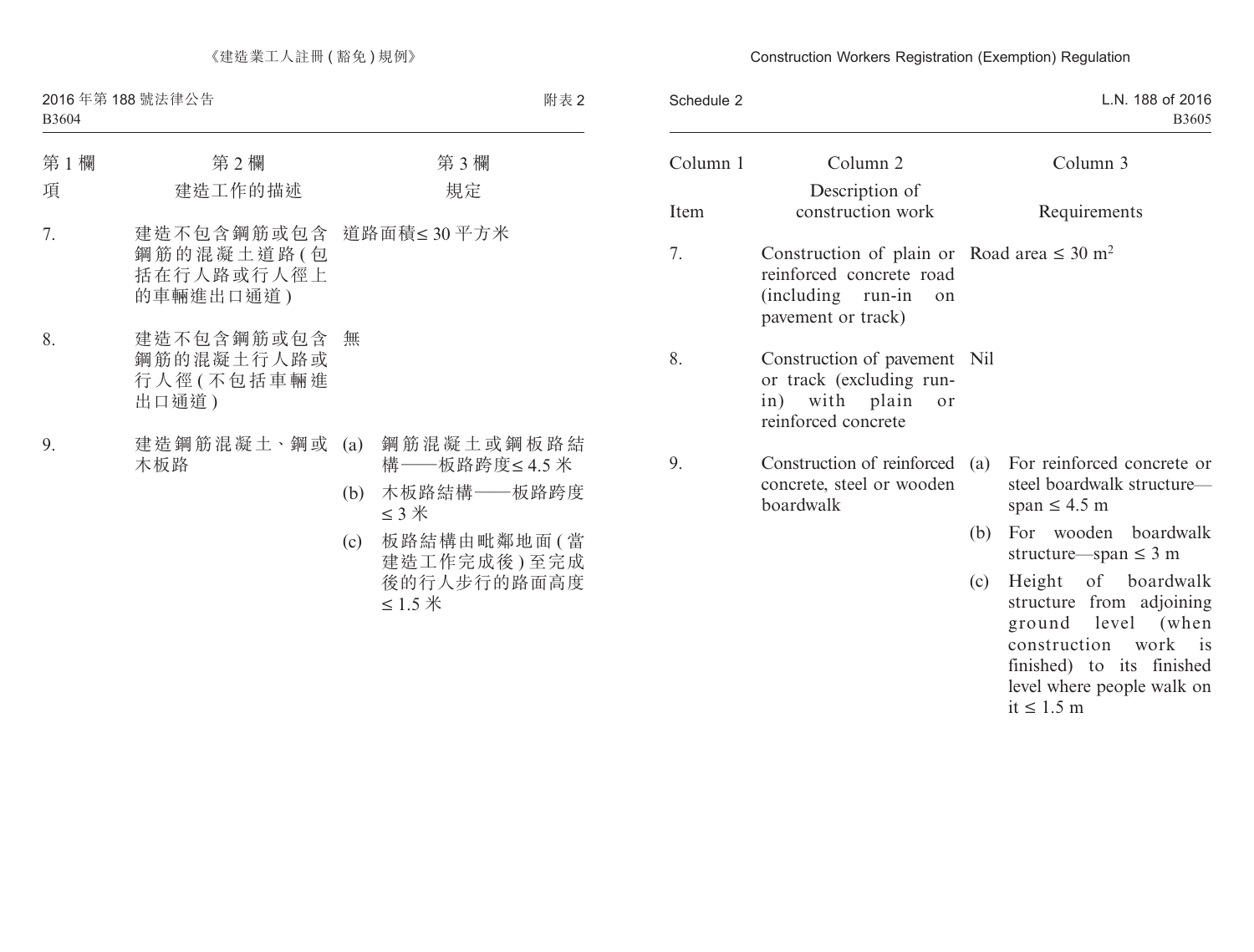| 第1欄<br>項 | 第2欄<br>建造工作的描述                                          | 第3欄<br>規定                                               |  |
|----------|---------------------------------------------------------|---------------------------------------------------------|--|
| 10.      | 欄 杆、欄 障 圍 網,或 其<br>他限制或管制行人或車<br>輛的流通的防護欄障              | 建造、更换或修補金屬 金屬欄杆所在的水平與其毗鄰<br>地面之間的高度差距≤2米                |  |
| 11.      | 更換或修補金屬豎梯                                               | 豎梯高度≤1.5 米                                              |  |
| 12.      | 豎設或改動室外圍網                                               | 圍網是豎設在地面上<br>(a)<br>圍 網 高 度 距 離 地 面 <<br>(b)<br>$2.2$ 米 |  |
| 13.      | 建造或修補交通標誌字 字牌的面積≤1平方米<br>牌、街道名稱字牌或訪<br>客標誌字牌,或其相關<br>支柱 |                                                         |  |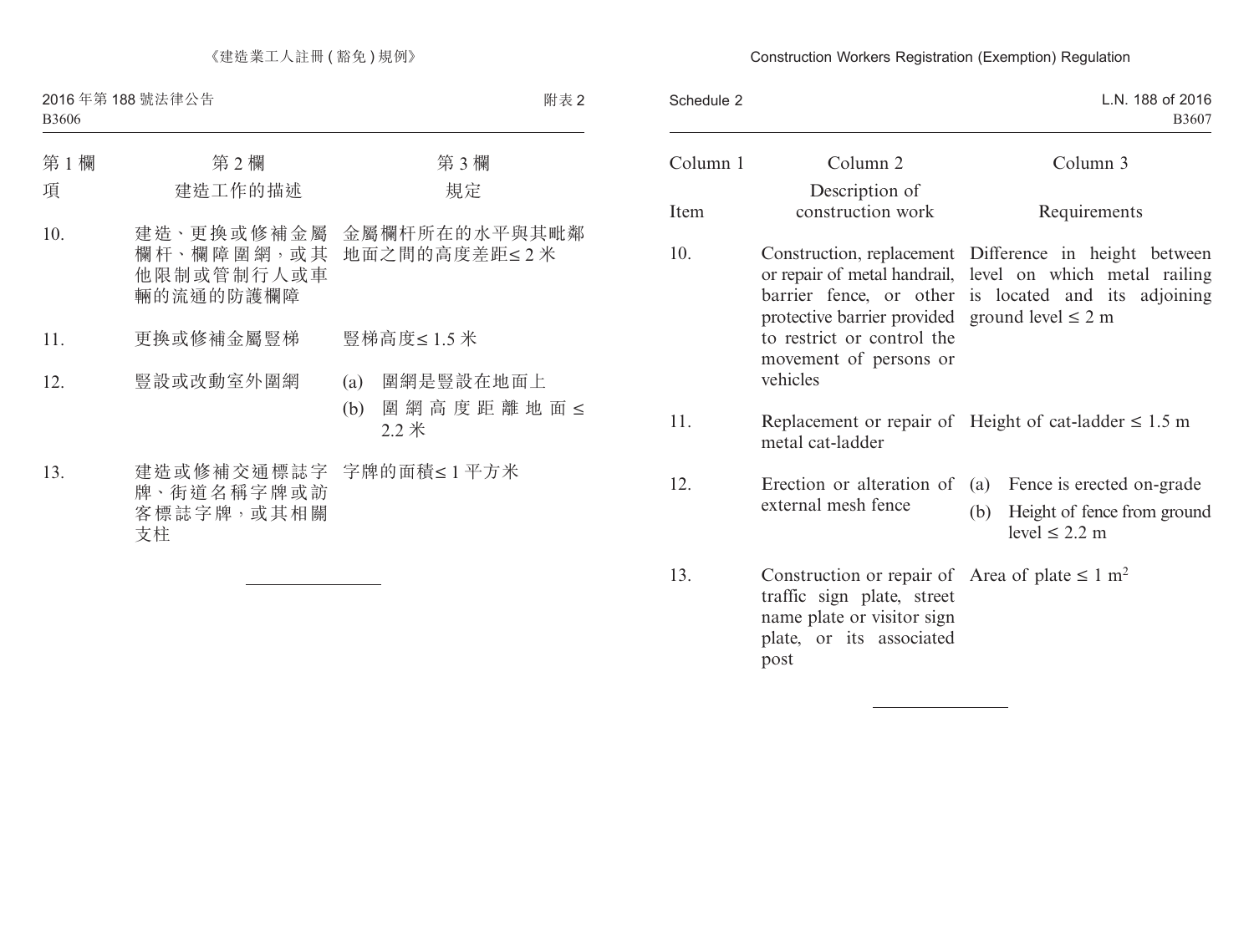# **附表 3**

[ 第 7 條 ]

# **第 7 條所指的小規模建造工作**

| 第1欄              | 第2欄                                 | 第3欄                      |
|------------------|-------------------------------------|--------------------------|
| 項                | 指定工種分項                              | 規定                       |
| $\overline{1}$ . | 木工(護木)                              | 被更换或修補的木材的體積<br>≤3立方米    |
|                  | (a)<br>木模板工 ( 土木工程 )<br>(b)<br>(拆板) | 木模板工(土木工程) 模板面積 ≤ 15 平方米 |

- (c) 木模板工 ( 樓宇工程 )
- (d) 木模板工 ( 樓宇工程 ) ( 拆板 )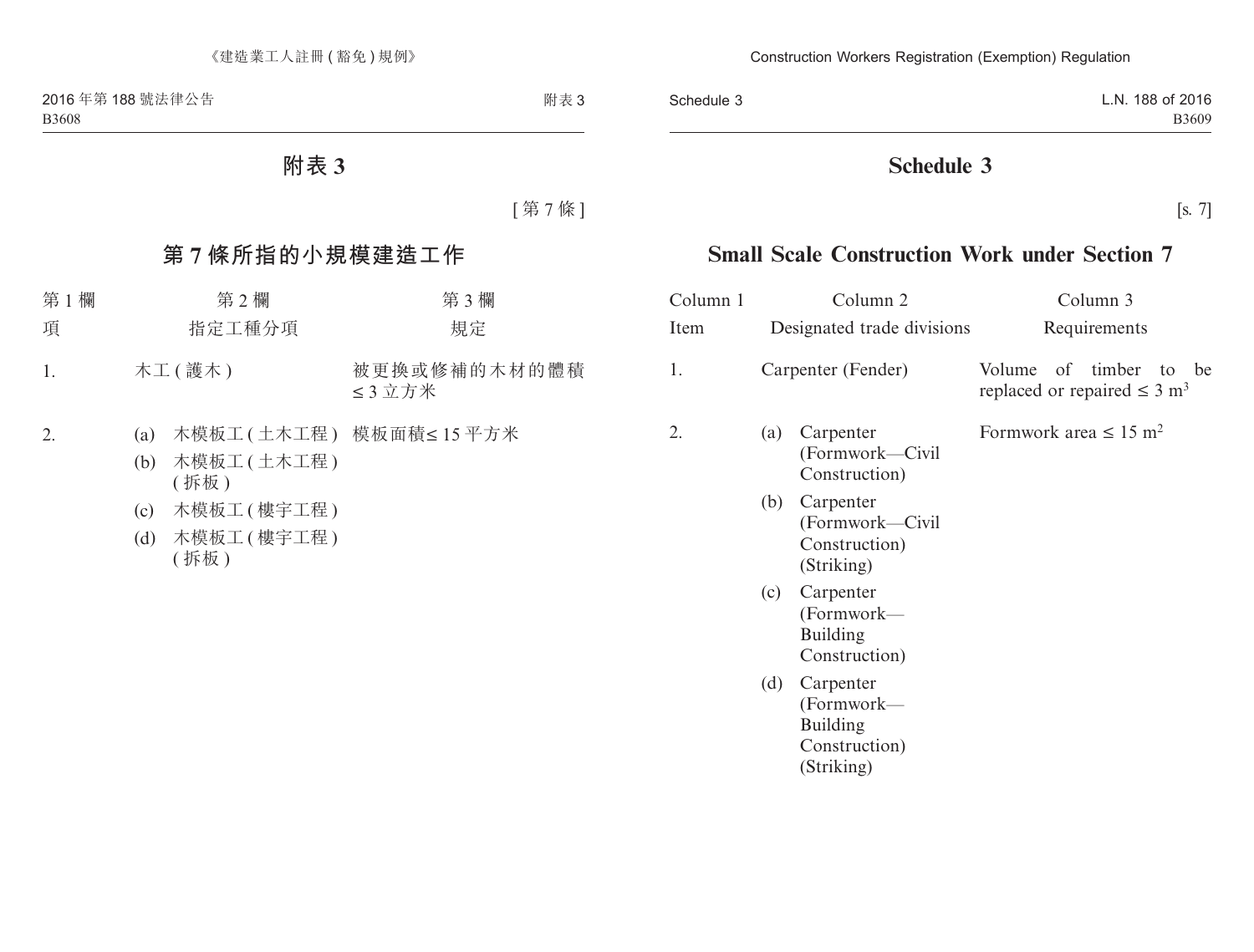B3610

附表 3

| 第1欄<br>項       | 第2欄<br>指定工種分項                                                         | 第3欄<br>規定                                                         |
|----------------|-----------------------------------------------------------------------|-------------------------------------------------------------------|
| 3.             | 細木工<br>(a)<br>細木工 ( 組装 )<br>(b)                                       | 修補木器——木器面積<br>(a)<br>≤25平方米<br>新建木器——木器面積<br>(b)<br>≤2平方米         |
| $\mathbf{4}$ . | 平水工                                                                   | 只限於就第7條獲豁免的建<br>造工作而進行的開線及定平<br>水工作                               |
| 5.             | 防水工 ( 塗膜 )<br>(a)<br>防水工(燒膠型瀝青<br>(b)<br>氈)<br>防水工(黏貼型瀝青<br>(c)<br>氈) | 更換或修補防水面——<br>(a)<br>防水面面積≤50平方米<br>新建防水面——防水面<br>(b)<br>面積≤25平方米 |
| 6.             | 水喉工                                                                   | 修補之喉管或裝置的大<br>(a)<br>小一<br>(i) 直徑≤20 毫米<br>(ii) 長度≤3米             |

(b) 不涉及使用軟焊方法連 接的銅喉管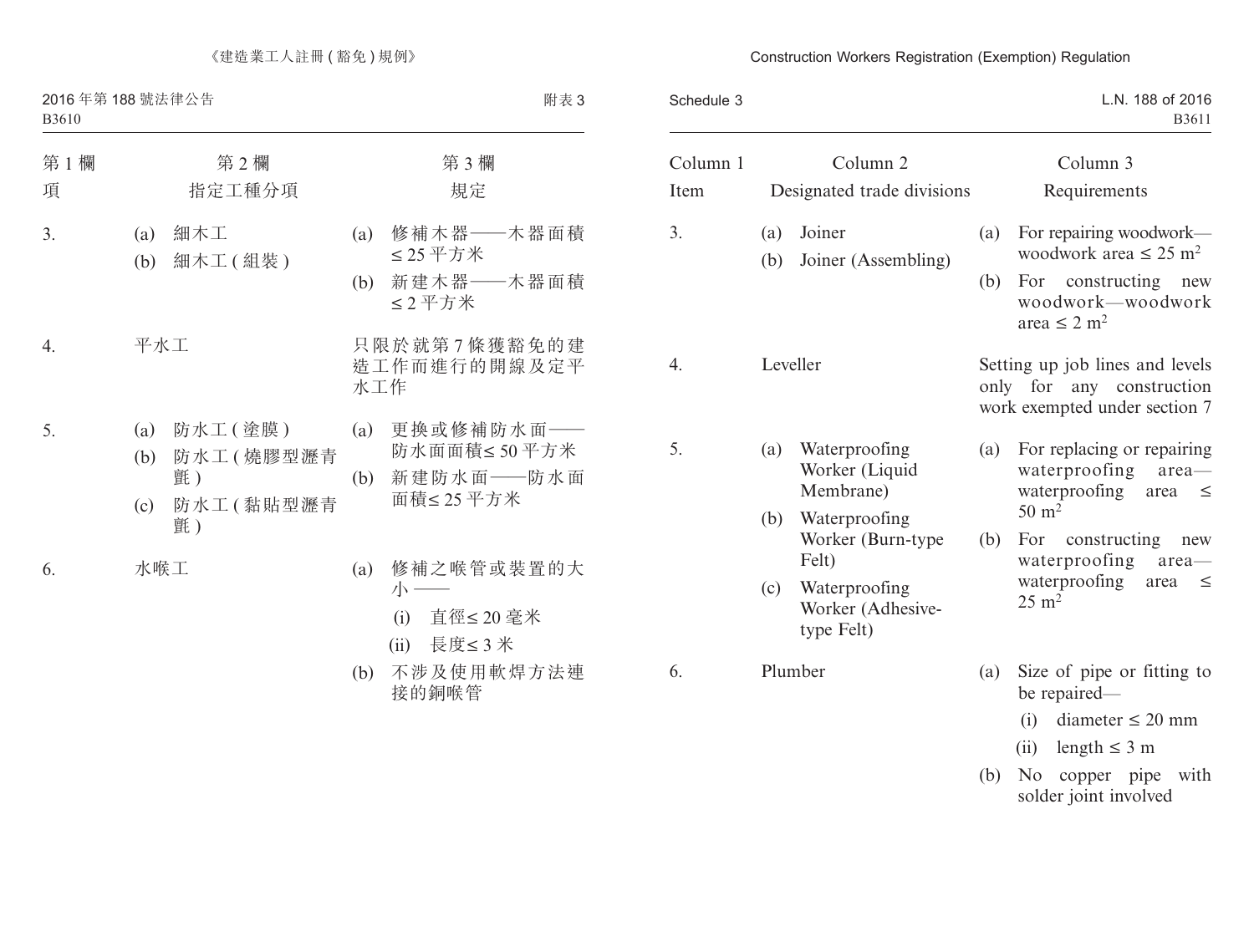### B3612

| 第1欄 | 第2欄                           | 第3欄                                          |
|-----|-------------------------------|----------------------------------------------|
| 項   | 指定工種分項                        | 規定                                           |
| 7.  | 地磚鋪砌工                         | 更換或修補地磚——攤<br>(a)<br>鋪面積≤50平方米               |
|     |                               | 新建地磚——攤鋪面積<br>(b)<br>≤25平方米                  |
| 8.  | 批盪工<br>(a)<br>批盪工(盪地台)<br>(b) | 批盪的面積的最高點與毗鄰<br>地面或毗鄰樓面的距離≤<br>$3 *$ , 並且 —— |
|     |                               | 更換或修補批盪——批<br>(a)<br>盪面積≤50平方米               |
|     |                               | 新建批盪——批盪面積<br>(b)<br>≤25平方米                  |
| 9.  | 砌石工                           | 更換或修補石塊 ——<br>(a)                            |
|     |                               | (i) 石 塊 面<br>積<br>$\leq$<br>50平方米            |
|     |                               | 砌石工作的高度<br>(ii)<br>≤ 1.1 $#$                 |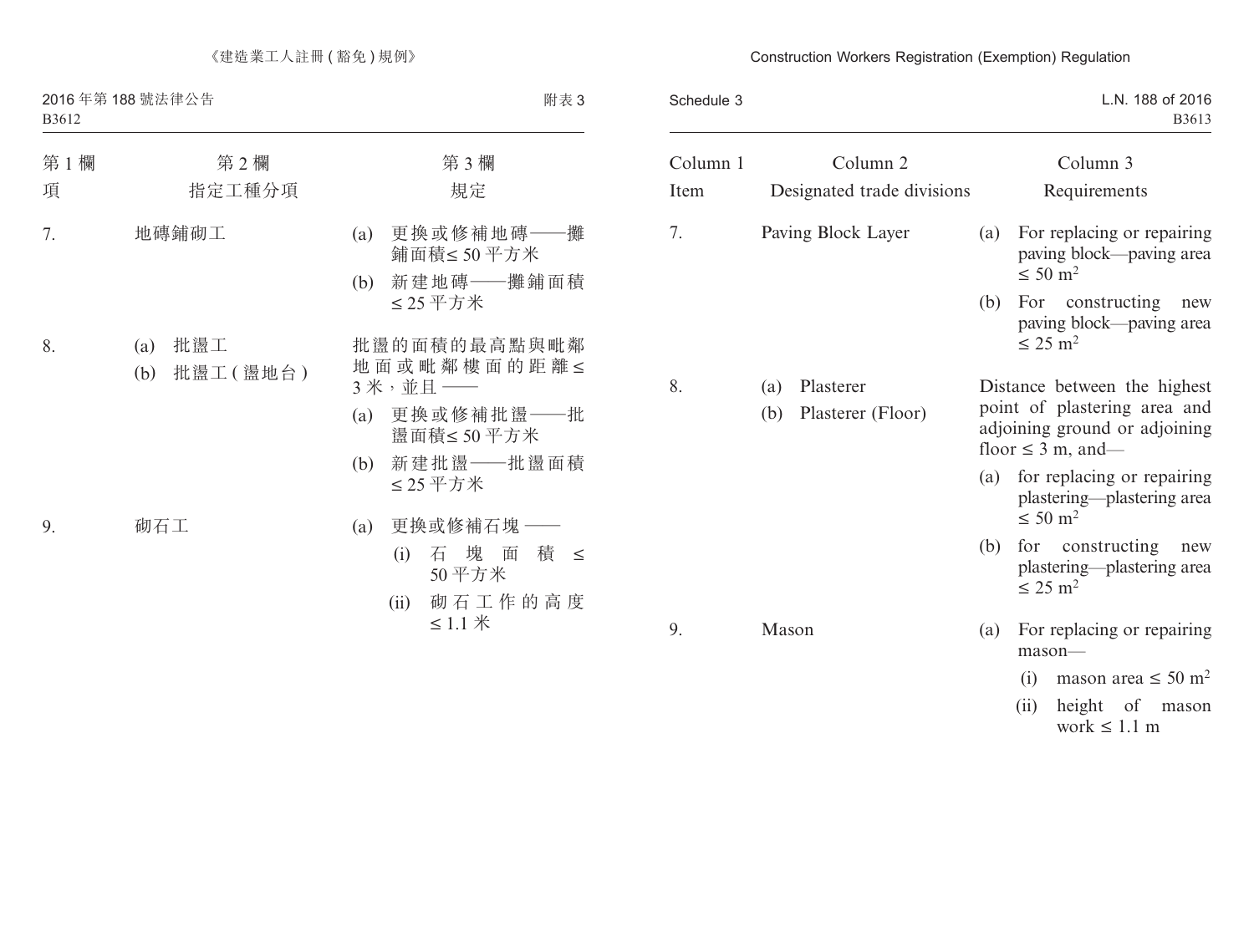第 1 欄 まんまちゃく 第 2 欄 まんまん まんまん 第 3 欄 まんまん 第 3 欄 項 指定工種分項 規定 (b) 新建石塊 —— (i) 石塊面積 ≤ 25 平方米 (ii) 砌石工作的高度 ≤ 1.1 米 10. (a) 鋪瓦工 (b) 鋪瓦工 ( 紙皮石 ) (c) 鋪瓦工 ( 瓷瓦 ) 鋪瓦工作的最高點與毗鄰地 面或毗鄰樓面的距離≤ 3 米, 並且 —— (a) 更換或修補鋪瓦工 作 —— 鋪 瓦 面 積 ≤ 50 平方米 (b) 新建鋪瓦工作——鋪瓦 面積≤ 25 平方米 11. 拆卸工 (建築物) (a) 拆卸磚牆–– (i) 牆高度≤ 2.6 米 (ii) 厚度≤ 150 毫米 ( 包 括牆身飾面 )

(b) 拆卸混凝土結構——混 凝土結構高度≤ 1.5 米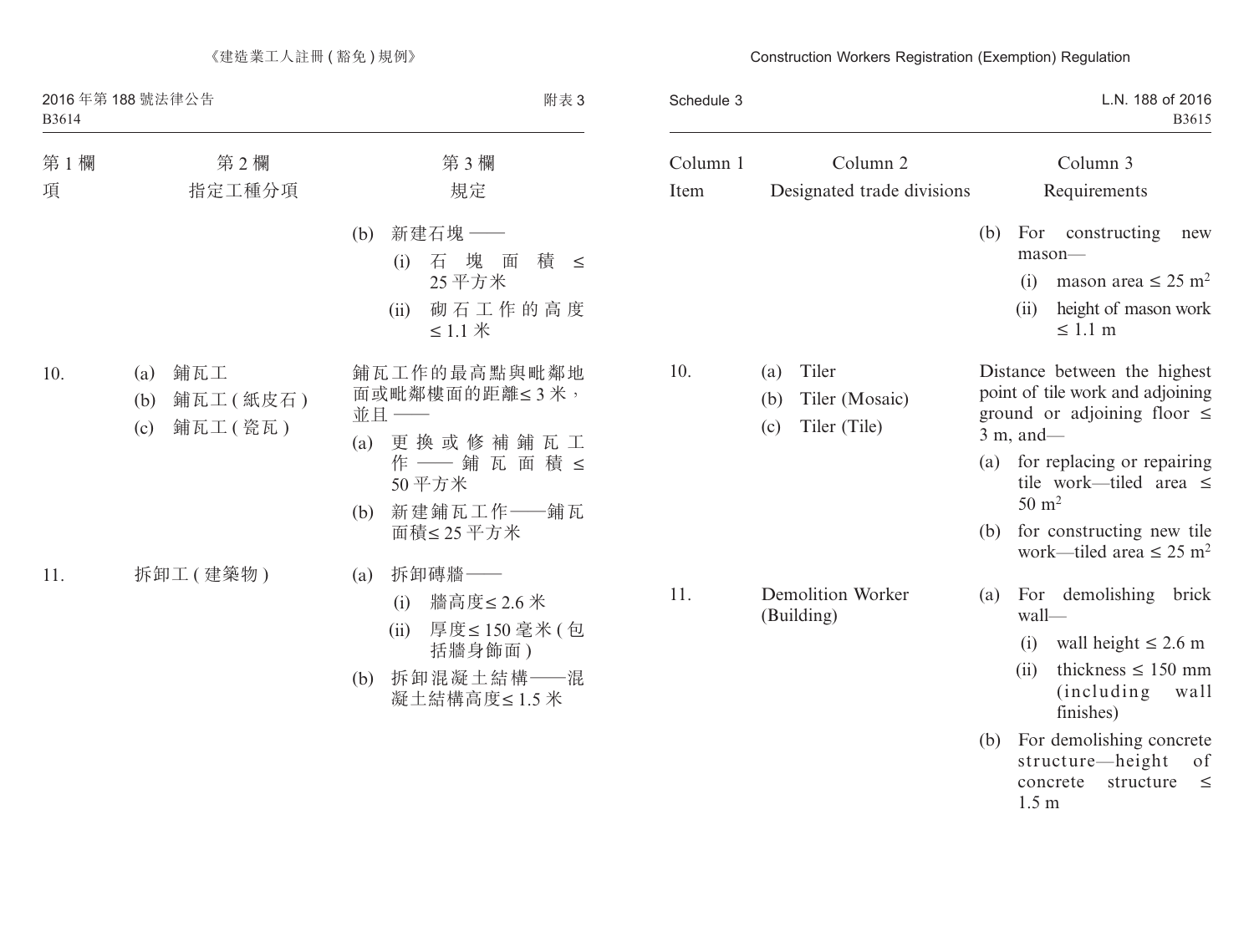| 第1欄<br>項 | 第2欄<br>指定工種分項     | 第3欄<br>規定                                                         |
|----------|-------------------|-------------------------------------------------------------------|
| 12.      | 金屬工               | 須處理金屬的重量≤0.2公噸                                                    |
| 13.      | 結構鋼架工             | 須處理結構鋼的重量≤<br>$0.2 \triangle$ 噸                                   |
| 14.      | 假天花工              | 更換或修補假天花——<br>(a)<br>假天花面積≤50平方米<br>新建假天花——假天花<br>(b)<br>面積≤25平方米 |
| 15.      | 混凝土工              | 須處理的混凝土體積≤<br>7立方米                                                |
| 16.      | 混凝土修補工(混凝土剝<br>落) | 不涉及改動結構構件<br>(a)<br>須修補面積的最高點與<br>(b)<br>毗鄰地面或毗鄰樓面的<br>距離≤3米      |
|          |                   | 須修補的<br>積 ≤<br>面<br>(c)<br>30平方米                                  |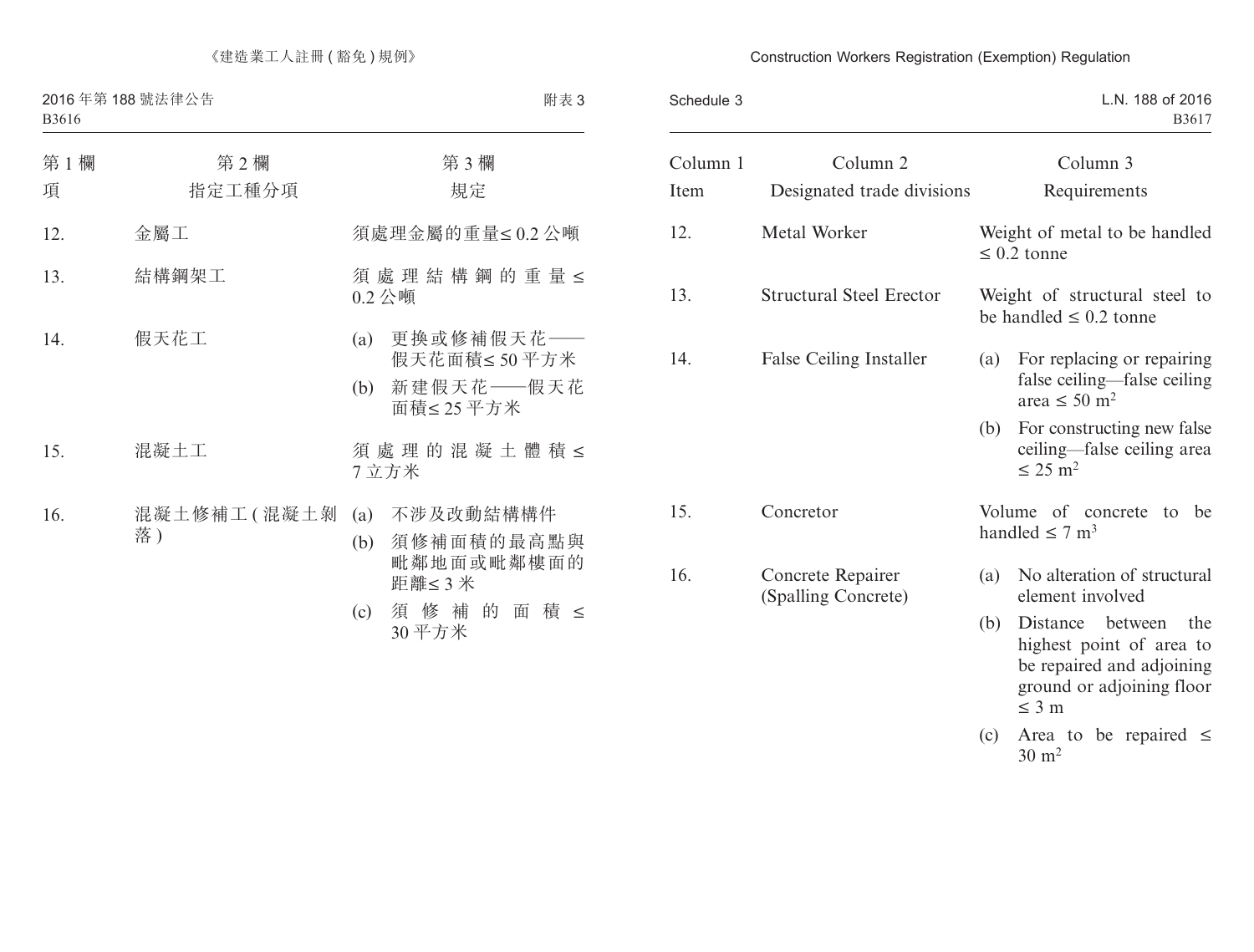| 第1欄<br>項 | 第2欄<br>指定工種分項                                     | 第3欄<br>規定                                                                                    |
|----------|---------------------------------------------------|----------------------------------------------------------------------------------------------|
| 17.      | 雲石工 (打磨)<br>(a)<br>雲石工(乾掛)<br>(b)<br>(c) 雲石工 (濕掛) | 更換或修補雲石-<br>(a)<br>雲 石 面<br>積<br>(i)<br>$\leq$<br>50平方米<br>雲石工作的高度<br>(ii)<br>$≤ 1.1$ $*$    |
|          |                                                   | 新建雲石 ––<br>(b)<br>雲石面<br>積 ≤<br>(i)<br>25 平方米<br>雲石工作的高度<br>(ii)<br>≤ 1.1 $#$                |
| 18.      | 間隔(金屬架)工                                          | 更換或修補間隔(金屬<br>(a)<br>架) -- 間隔(金屬架)<br>面積≤50平方米<br>新建間隔(金屬架)––<br>(b)<br>間隔(金屬架)面積≤<br>25 平方米 |
| 19.      | 玻璃工                                               | 須處理的玻璃面積≤<br>$0.7 - T$                                                                       |
| 20.      | 鋪地板工 (木地板)<br>(a)<br>鋪地板工(塑料地板)<br>(b)            | 更換或修補地板——地<br>(a)<br>板面積≤50平方米<br>新建地板——地板面積<br>(b)<br>≤25平方米                                |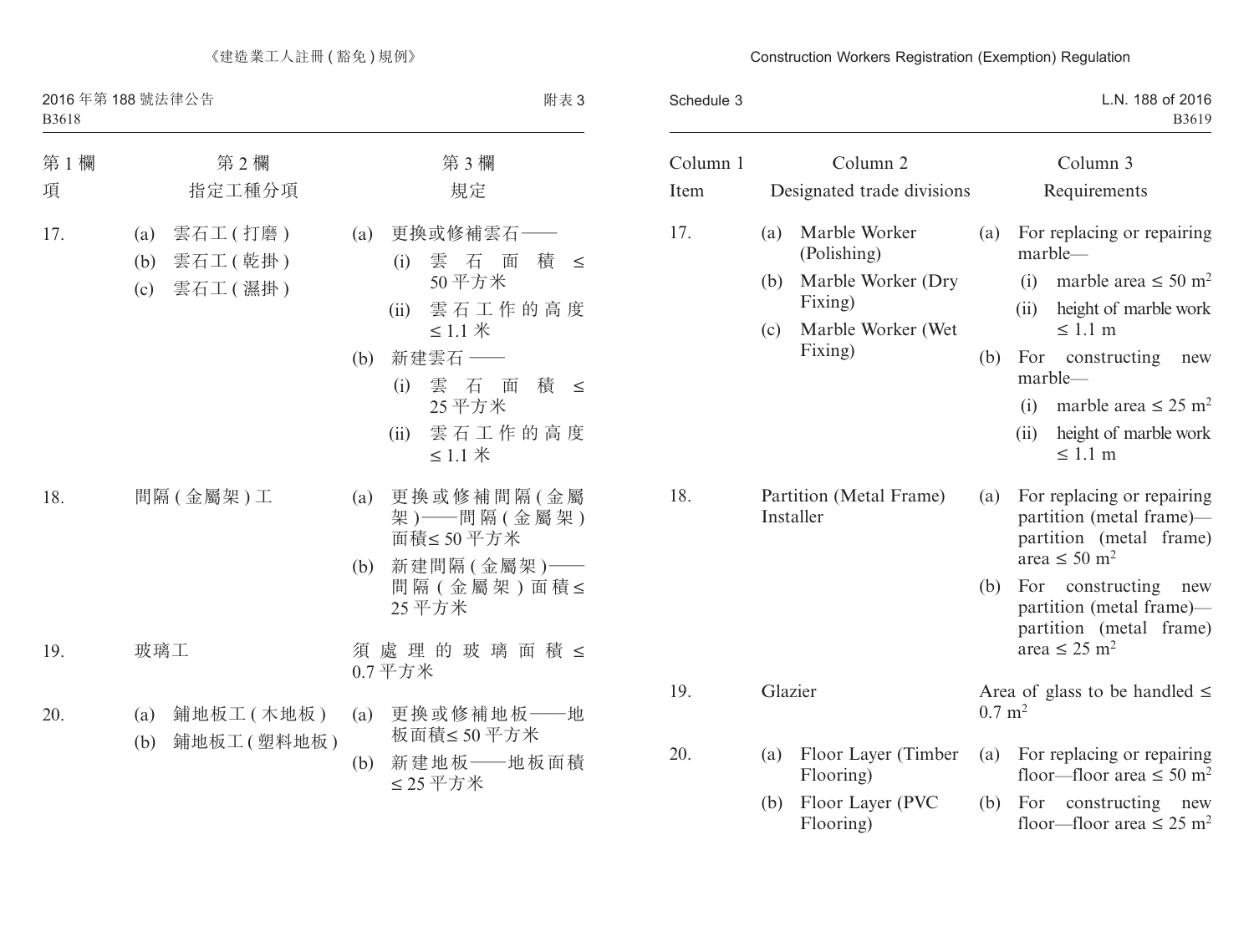### B3620

| 第1欄<br>項 |                                                      | 第2欄<br>指定工種分項                                                                                                                                                     |                                 | 第3欄<br>規定                                                                                                                                                                                                                   |
|----------|------------------------------------------------------|-------------------------------------------------------------------------------------------------------------------------------------------------------------------|---------------------------------|-----------------------------------------------------------------------------------------------------------------------------------------------------------------------------------------------------------------------------|
| 21.      |                                                      | 鋼筋屈紮工                                                                                                                                                             |                                 | 須紮穩鋼筋(不包括切割或<br>屈曲鋼筋)≤0.15公噸                                                                                                                                                                                                |
| 22.      | (a)<br>(b)<br>(c)<br>(d)<br>(e)<br>(f)<br>(g)<br>(h) | 髹漆及裝飾工(內外<br>牆轆油)<br>髹漆及裝飾工 (批填<br>漆灰)<br>髹漆及装飾工(髹乳<br>膠漆)<br>髹漆及装飾工(髹手<br>掃漆)<br>髹漆及装飾工(髹油<br>基漆)<br>髹漆及裝飾工(髹透<br>明纖維素漆)<br>髹漆及装飾工(噴塗<br>油漆)<br>髹漆及裝飾工(鐵器<br>噴漆) | (a)<br>(b)<br>(c)<br>(d)<br>(e) | 為保護混凝土結構的保<br>護 塗 層 ―― 面 積 ≤<br>5平方米<br>為保護結構鋼製部分以<br>防止鏽蝕的保護塗<br>層──面積≤0.5平方米<br>非結構鋼製部分油漆塗<br>面——面積≤5平方米<br>除(a)、(b)及(c)段所提<br>述者外,更换或修補油<br>漆 塗 面 ── 面 積 ≤<br>50平方米<br>除(a)、(b) 及(c) 段 所 提<br>述者外, 新建油漆塗<br>面 -- 面積≤2平方米 |
|          |                                                      |                                                                                                                                                                   |                                 |                                                                                                                                                                                                                             |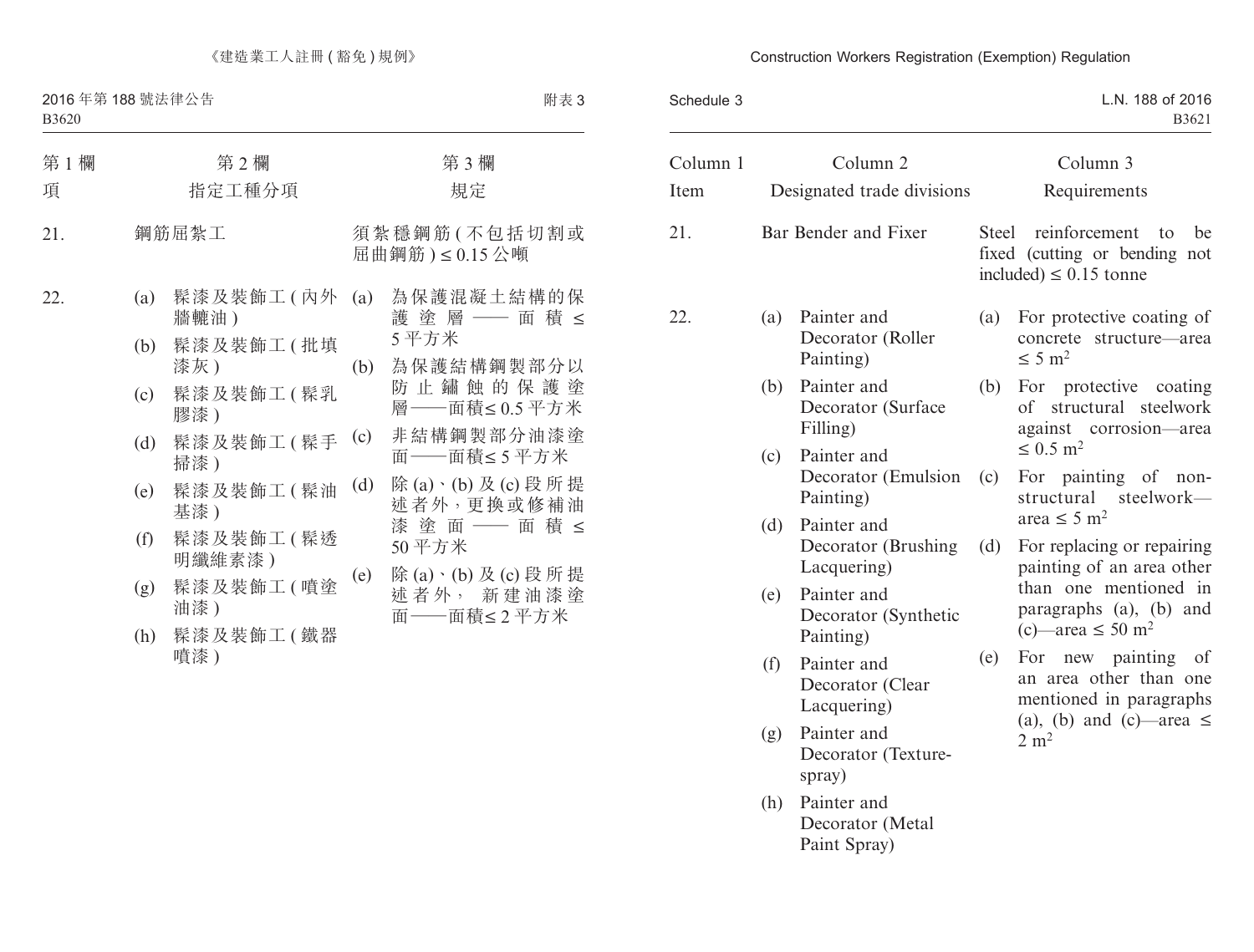| 第1欄<br>項 | 第2欄<br>指定工種分項           | 第3欄<br>規定    |  |
|----------|-------------------------|--------------|--|
|          | 髹漆及裝飾工(裱貼<br>(i)<br>牆紙) |              |  |
|          | 髹漆及裝飾工(繪寫<br>(i)<br>字體) |              |  |
| 23.      | 電氣佈線工                   | 須處理的電線長度≤50米 |  |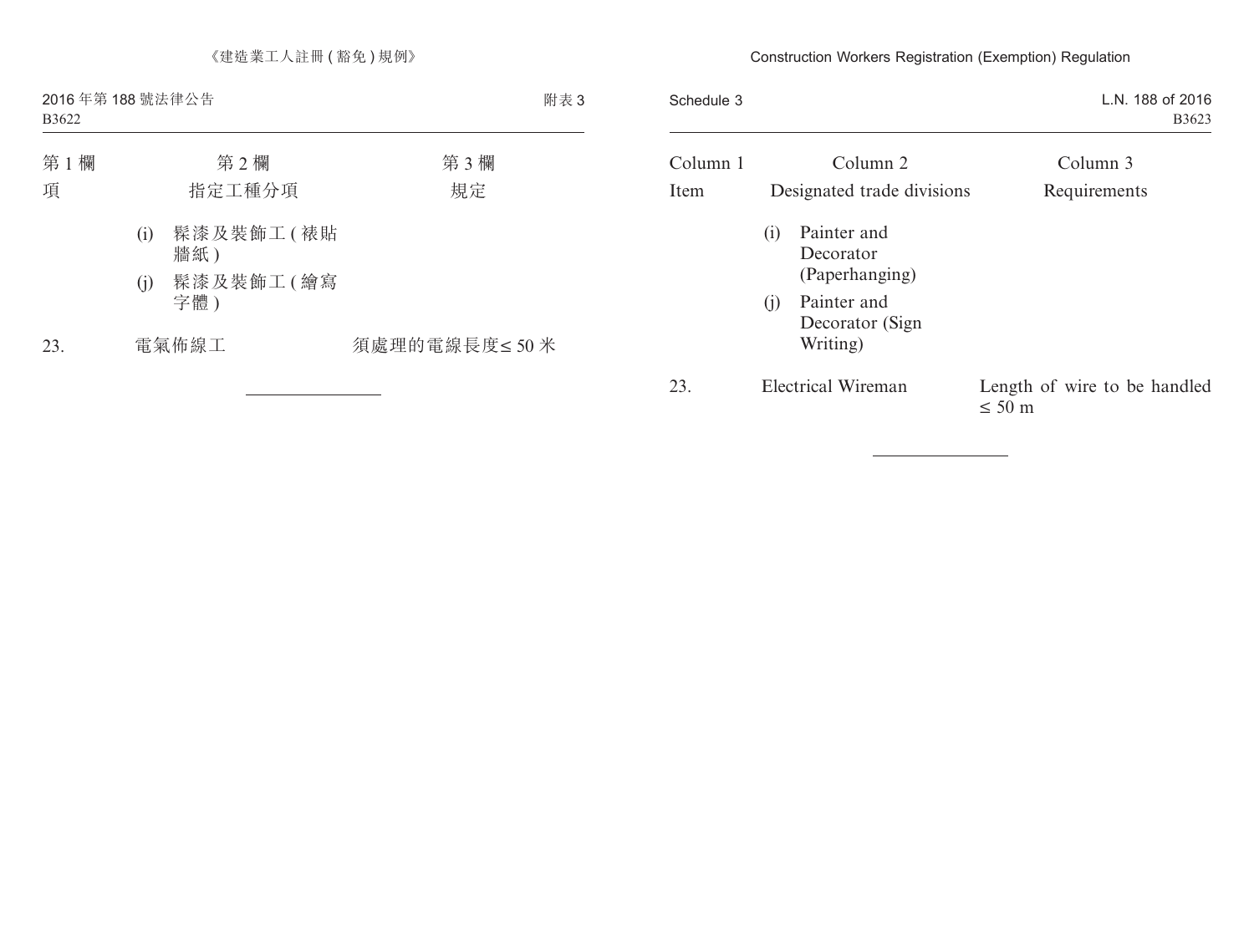**附表 4**

[ 第 9 條 ]

# **基於其他成文法則的豁免**

| 第1欄<br>項 | 第2欄<br>指定工種分項 | 第3欄<br>豁免                                                    |
|----------|---------------|--------------------------------------------------------------|
| 1.       | 升降機技工         | 根據《升降機及自動梯條例》(第<br>618 章) 第 148 條獲豁免                         |
| 2.       | 自動梯技工         | 根據《升降機及自動梯條例》(第<br>618 章) 第 148 條獲豁免                         |
| 3.       | 氣體裝置技工        | 根據《氣體安全(氣體裝置技<br>工及氣體工程承辦商註冊)規<br>例》(第51章,附屬法例D)第<br>34 條獲豁免 |
| 4.       | 電氣裝配工         | 根據《電力條例》(第406章)<br>第9條獲豁免                                    |

發展局局長 陳茂波

2016 年 12 月 6 日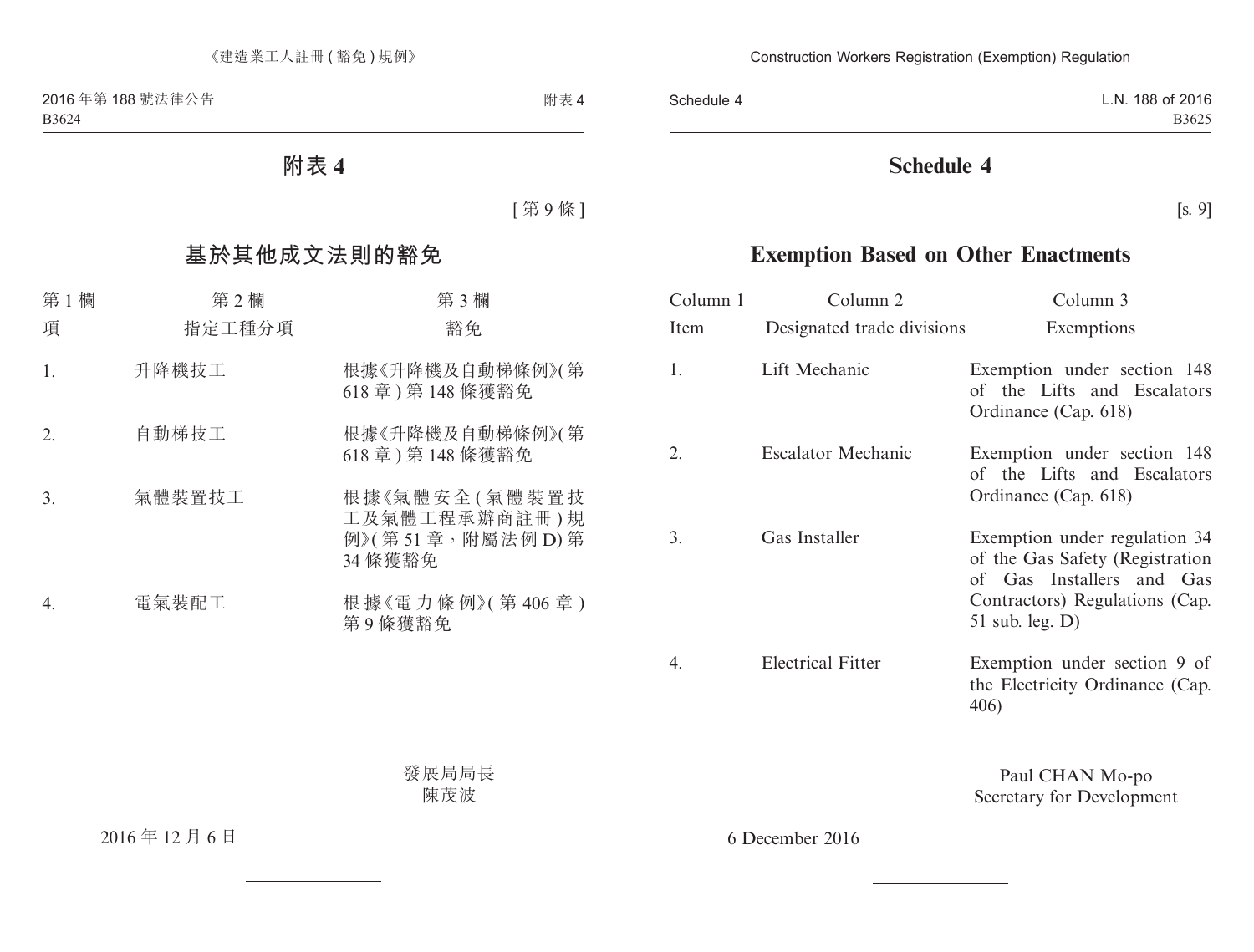註釋 第 1 段

#### **註釋**

根據《建造業工人註冊條例》(第583章)(《主體條例》),凡某 建造工作涉及的技能,是《主體條例》附表 1 第 3 欄中與該附 表第 2 欄所列的某指定工種分項 (**指定工種分項** ) 相對之處 所描述的技能 (**規定技能** ),任何人在沒有適當地註冊的情況 下,不得進行該建造工作。

- 2. 本規例的主要目的,是豁免以下建造工作,使其不受《主體 條例》的若干限制條文 ( 包括第 1 段指明的條文 ) (**限制條文** ) 所規限——
	- (a) 符合以下說明的緊急建造工作——
		- (i) 建造工作涉及本規例附表 1 第 2 欄所指明的某 指定工種分項的規定技能 (**指明工種分項** ); 及
		- (ii) 在建造工地進行的建造工作在緊接該建造工地 的主管知悉有關緊急事故後的 72 小時內進行;
	- (b) 符合以下說明的小規模建造工作——
		- (i) 建造工作屬本規例附表 2 第 2 欄所描述的建造 工作;
		- (ii) 建造工作是在建造工地進行;
		- (iii) 建造工作涉及指明工種分項的規定技能;及
		- (iv) 建造工作符合所有於該附表第 3 欄中在與有關 描述相對之處列明的規定;
	- (c) 符合以下說明的小規模建造工作——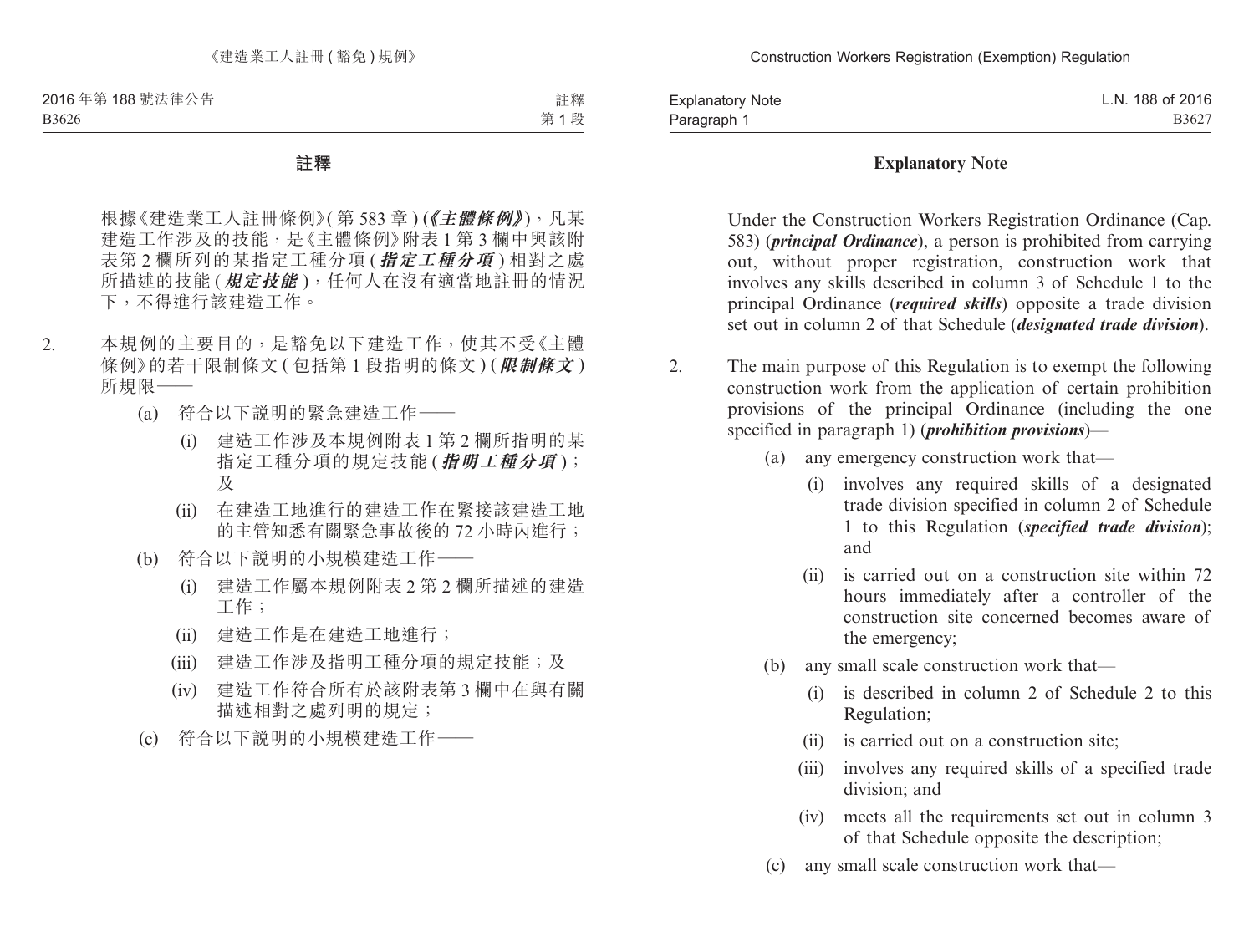B3628

註釋 第 3 段

- (i) 建造工作是在建造工地進行;
- (ii) 建造工作涉及本規例附表 3 第 2 欄所指明的某 指定工種分項的規定技能;及
- (iii) 建造工作符合所有於該附表第 3 欄中在與有關 工種分項相對之處列明的規定;
- (d) 符合以下說明的價值低的建造工作——
	- (i) 建造工作是在建造工地進行;
	- (ii) 建造工作涉及指明工種分項的規定技能;及
	- (iii) 建造工作的價值不多於 \$100,000。
- 3. 本規例同時豁免符合以下說明的註冊建造業工人,使其不受 限制條文所限——
	- (a) 註冊建造業工人已獲批本規例附表 4 第 3 欄所指明 的豁免 (**指明豁免** );及
	- (b) 註冊建造業工人親自進行的建造工作涉及該附表第 2 欄所指明的指定工種分項的規定技能,而該技能 是指明豁免所涵蓋的。
- 4. 《主體條例》第 4A 條對若干註冊建造業工人的聘用人及總承 建商施加若干責任。不履行該責任即屬犯罪。本規例亦豁免 以下的人,使其不受該條所規限——
	- (a) 親自進行第 2 或 3 段所指明的建造工作的人的聘用 人;
	- (b) 相關建造工地的總承建商。